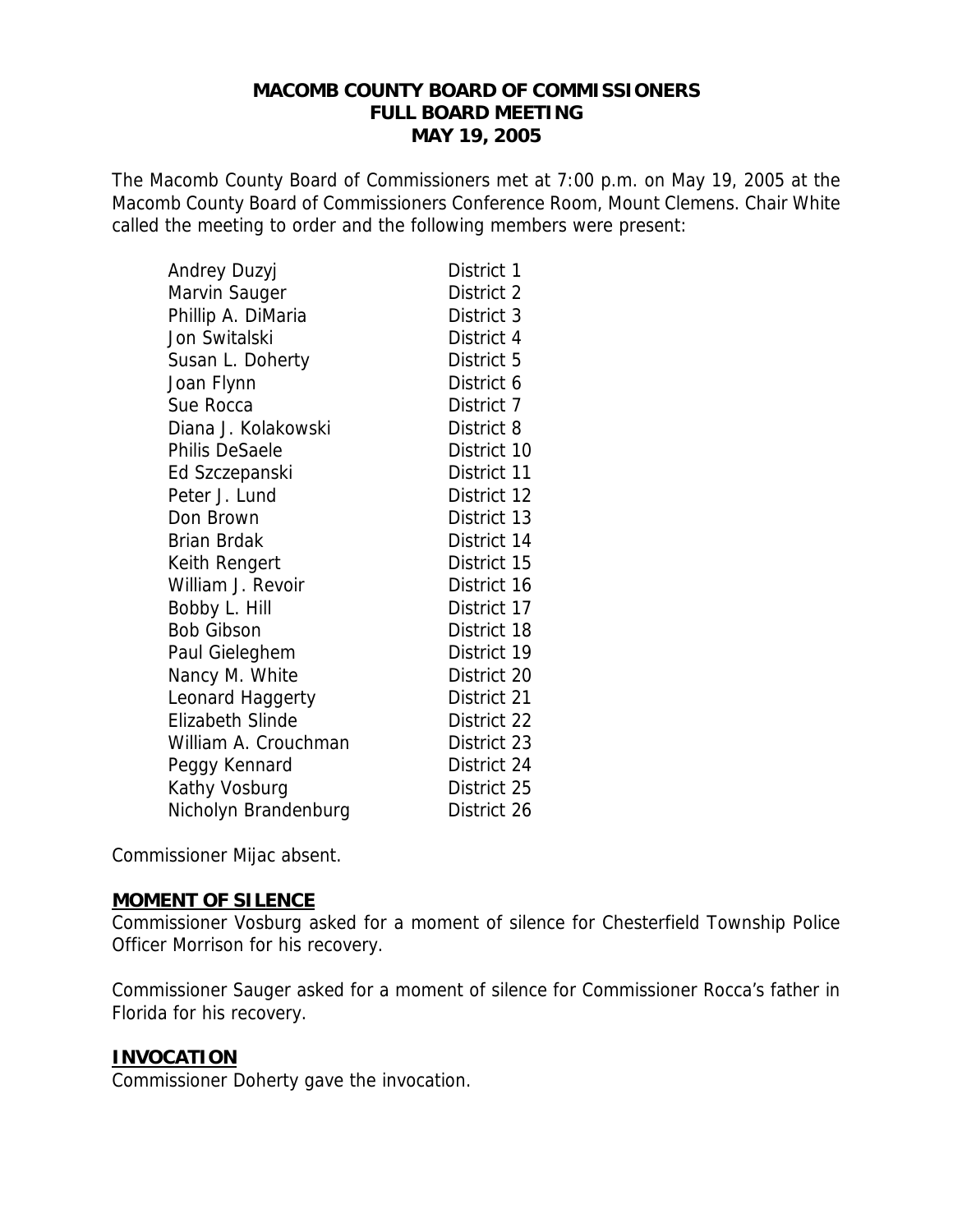# **AGENDA**

A **MOTION** to Adopt the Agenda was made by Commissioner Brown, supported by Commissioner DiMaria, and the **MOTION CARRIED**.

# **CHAIR WHITE ADDED THE APPROVAL OF THE MINUTES OF APRIL 25, 2005 SPECIAL FULL BOARD.**

### **MINUTES**

A **MOTION** to approve the minutes dated April 14, 2005 (Full Board) and April 25, 2005 (Special) was made by Commissioner Revoir, supported by Commissioner Gibson.

Commissioner Switalski asked to **AMEND THE MINUTES** of April 25, 2005 – Special Full Board to add his **NO** vote to the Motion to restart the search for Juvenile Justice Center Director. There were **NO** objections.

## **THE MOTION CARRIED.**

### **PRESENTATION**

Commissioner DiMaria made Presentation of Resolution to Navy Supply Support Battalion II Company G. on their return from Iraq.

### **PUBLIC PARTICIPATION**

## **Pastor D. L. Bradley, 22645 Quinn Road, Clinton Township**

Spoke regarding a letter written to the Macomb Daily by Kathleen Rager about the position of Juvenile Justice Center Director.

## **Ruthie Stevenson, 69 Beyne, Mt. Clemens, President of the Macomb County NAACP**

Racism continues to exist in Macomb County.

### **Kathleen Rager**

Defended and explained her letter to the Macomb Daily.

# **Donald Lobsinger, St. Clair Shores**

Commended Chair White on her article in the Macomb Daily and commended her on courage for writing it. Spoke about the Director position at the JJC.

# **Gregory Murray, 20 ½ Eldredge, Mt. Clemens**

Spoke about the waivers sought from the state for a couple of applicants for the Director position at the JJC and the Director of Human Resources involvement in this.

# **Donna Cangemi, Sterling Heights, President of AFSCME Local 411**

Respecfully asked the board to postpone the motion on the agenda that would change the formula with regard to the purchase of prior service time and give current employees one last opportunity to purchase prior time before changing that formula.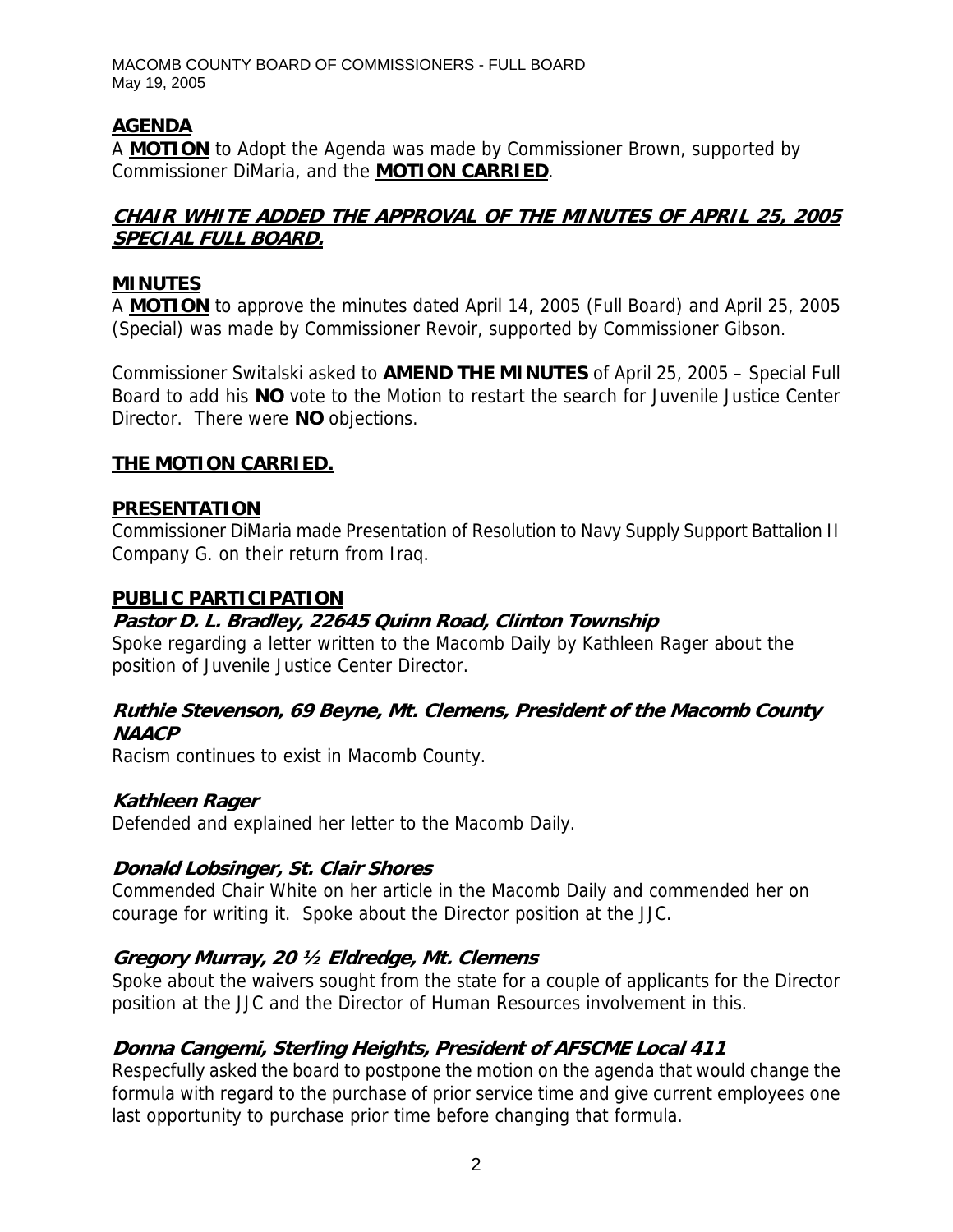# **Ted Cwiek, 681 Rosalyn, Grosse Pointe Woods, Director of Macomb County Human Resources**

Defended false allegations made by the Ministerial Alliance regarding the selection process of the Director at the JJC. Briefly explained his role in this process.

# **COMMITTEE REPORTS SENIOR CITIZENS COMMITTEE – May 9, 2005**

The Clerk read the recommendation from the Senior Citizens Committee and a **MOTION** was made by Chairperson Gibson, supported by Vice-Chairperson Rocca, to adopt the committee recommendation.

Commissioner Revoir asked to separate Motion #2. There were **NO** objections.

A vote was taken on the following:

- 1. ACCEPT A \$295.00 GRANT AWARDED FROM THE MICHIGAN SHERIFF'S ASSOCIATION TO BE USED TO PURCHASE FIRE EXTINGUISHERS, PAPER SHREDDERS, AND AN EMERGENCY KIT AS RAFFLE PRIZES FOR THE SAFE, SOUND, AND SECURE SAFETY CONFERENCE. NO COUNTY MATCH FUNDS ARE REQUIRED.
- 3. AUTHORIZE TO SUBMIT 2006 BUDGET FOR MULTI-YEAR PROGRAM GRANTS TO THE AREA AGENCY ON AGING 1-B. THIS REPRESENTS THE THIRD YEAR OF THREE –YEAR CYCLE FOR THE FOLLOWING PROGRAMS WITH RENEWAL OF THE LISTED GRANT AMOUNTS: RESOURCE ADVOCACY (\$69,438.00); LEGAL ASSISTANCE (\$39,200.00); COUNSELING (\$33,800.00). BOARD APPROVAL WILL BE REQUIRED FOR CONTRACT ACCEPTANCE.

# **THE MOTION CARRIED.**

# **SEPARATED MOTION**

2. AUTHORIZE TO DISCONTINUE REGULAR ADULT DAY CARE CLIENT BUS TRANSPORTATION ON JUNE 1, 2005 FOR THE REMAINDER OF THE CALENDAR YEAR DUE TO DECREASED SUBSIDIES AVAILABLE TO MCCSA TRANSPORTATION THROUGH SUBURBAN MOBILITY AUTHORITY FOR REGIONAL TRANSPORTATION (SMART). CONTINUATION OF SERVICES WOULD REQUIRE AN ADDITION OF \$10,570.00 FROM THE COUNTY GENERAL FUND. LIMITED BUS SERVICE COULD RESUME IN JANUARY 2006 WITH THE BEGINNING OF THE NEW BUDGET YEAR.

Commissioner Revoir put forth questions to Frank Taylor and Karen Bisdorf.

# **THE MOTION CARRIED.**

# **COMMUNITY SERVICES COMMITTEE – May 9, 2005**

The Clerk read the recommendations from the Community Services Committee and a **MOTION** was made by Chairperson Doherty, supported by Vice-Chairperson DeSaele, to adopt the committee recommendations.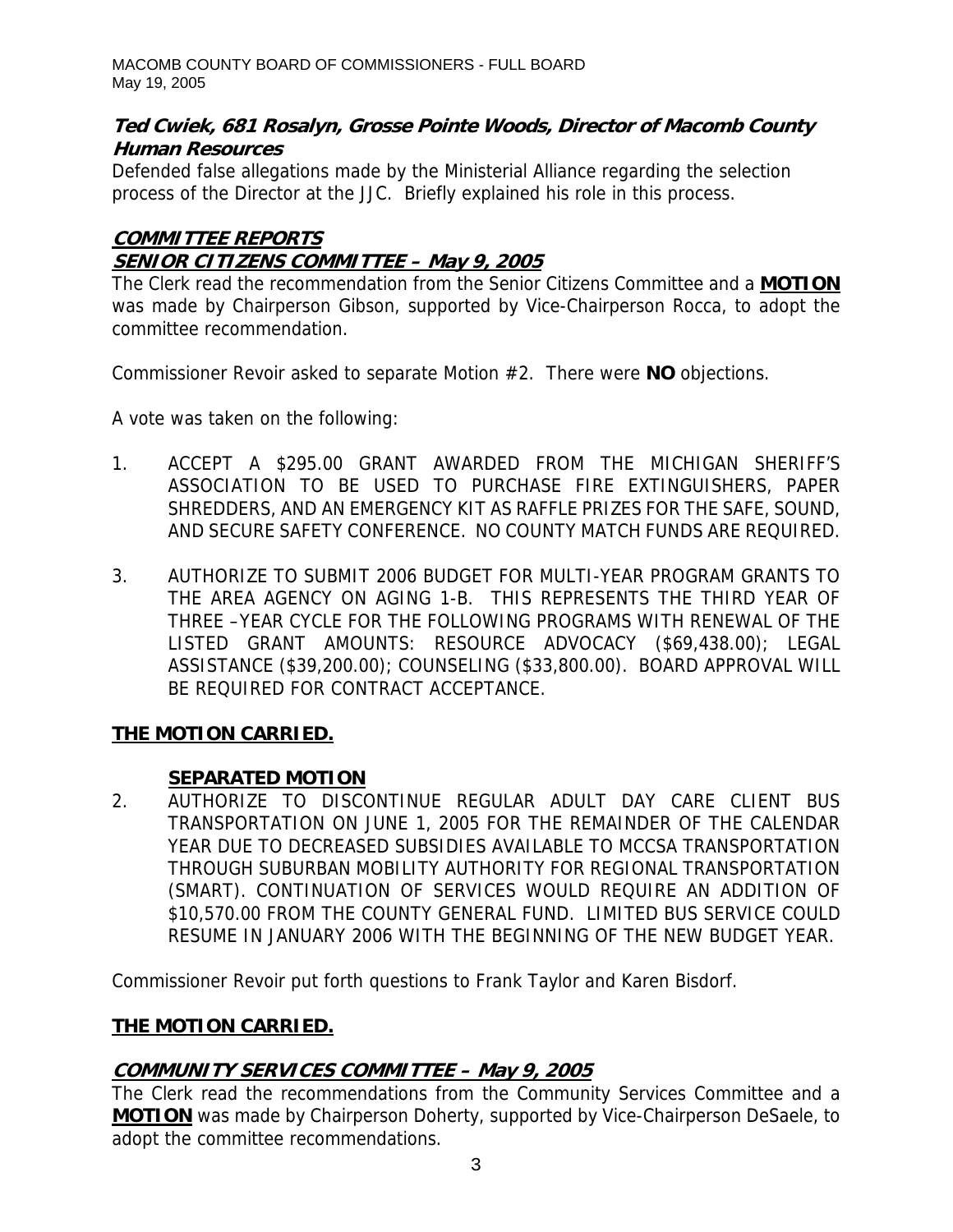- 1. AUTHORIZE THE MACOMB COUNTY COMMUNITY SERVICES AGENCY TO SUBMIT THE HEAD START CONTINUATION GRANT APPLICATION FOR 2005-2006.
- 2. AUTHORIZE MACOMB MSU EXTENSION TO RECEIVE \$8,000 FROM MICHIGAN STATE UNIVERSITY TO BE USED FOR EMERALD ASH BORER EDUCATION FROM MAY 4, 2005 THROUGH SEPTEMBER 30, 2005 UTILIZING EXISTING CONTRACT PAID STAFF.

## **PLANNING AND ECONOMIC DEVELOPMENT COMMITTEE – May 10, 2005**

The Clerk read the recommendations from the Planning and Economic Development Committee and a **MOTION** was made by Chairperson Vosburg, supported by Vice-Chair Duzyj, to adopt the committee recommendations.

Commissioner Revoir asked to separate Motion #2. There were **NO** objections.

A vote was taken on the following:

1. AUTHORIZE THE PLANNING AND ECONOMIC DEVELOPMENT DEPARTMENT TO APPLY FOR A \$24,500.00 GRANT FROM THE MICHIGAN COASTAL ZONE MANAGEMENT PROGRAM FOR THE PURPOSE OF DESIGNING AND STUDYING THE FEASIBILITY OF A BLUEWAY WATER TRAIL ALONG THE MAIN BRANCH OF THE CLINTON RIVER.

### **THE MOTION CARRIED.**

### **SEPARATED MOTION**

2. APPROVE HOME PROGRAM FUNDING IN THE AMOUNT OF \$309,000.00 FOR THE CONSTRUCTION OF FOUR (4) NEW HOMES IN THE COLCHESTER SUBDIVISION IN CLINTON TOWNSHIP WITH FUNDS AVAILABLE THROUGH THE HOME PROGRAM.

Commissioner Revoir put forth questions to Mike Rozny, Community Development Division Program Manager, Macomb County Planning and Economic Development Department.

### **THE MOTION CARRIED**.

### **OPERATIONAL SERVICES COMMITTEE – May 10, 2005**

The Clerk read the recommendations from the Operational Services Committee and a **MOTION** was made by Chairperson Hill, supported by Vice-Chairperson Kennard, to adopt the committee recommendations.

Commissioner Brandenburg asked to separate Motions #1 and #6. There were **NO** objections.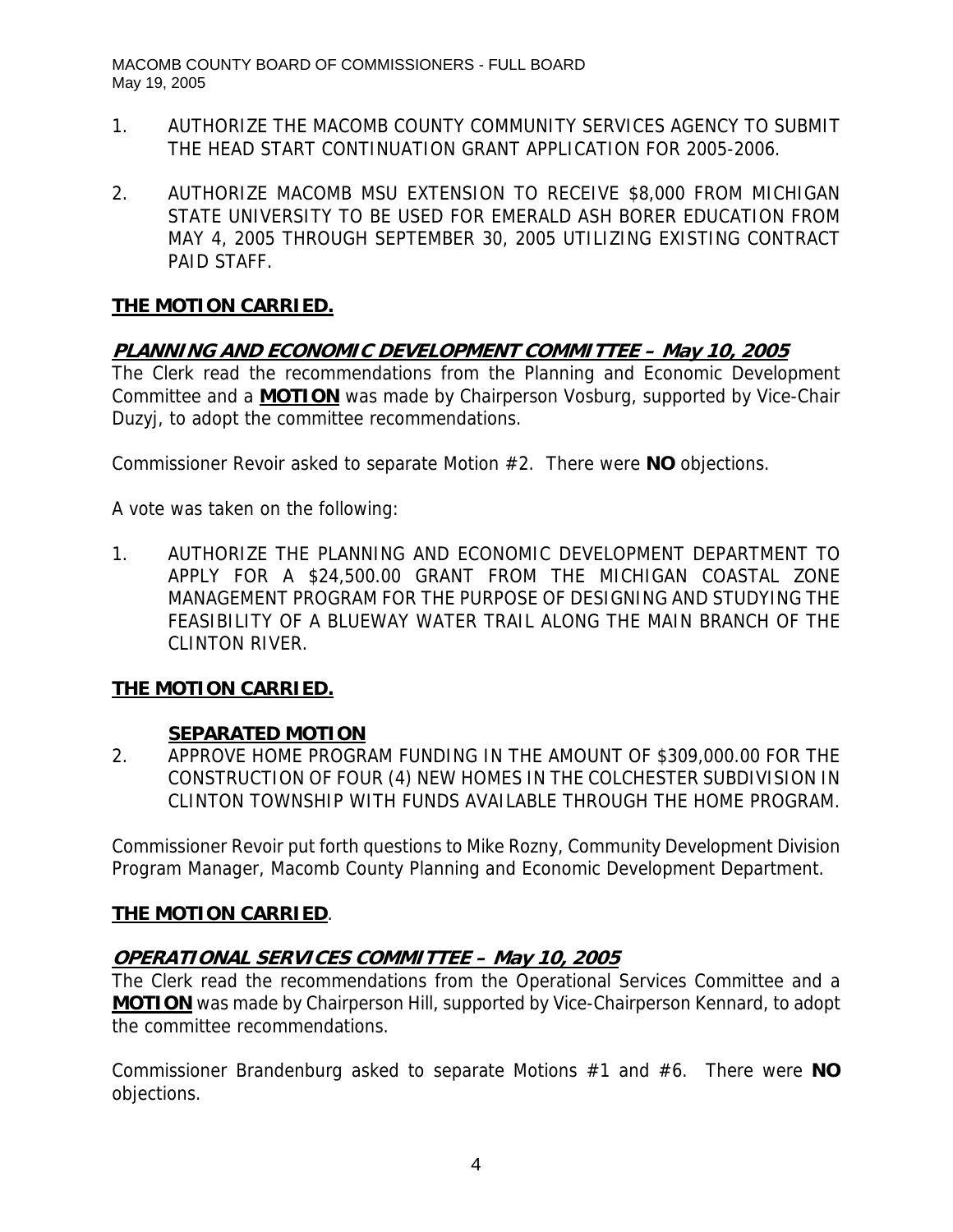Commissioner DeSaele asked to add her **NO** vote to Motion #1. There were **NO** objections.

2. AUTHORIZE PAYMENT FOR THE WORK PERFORMED AS FOLLOWS:

| MARTHA T. BERRY                   | EDMUND LONDON & ASSOC.  | \$11.271.30 |
|-----------------------------------|-------------------------|-------------|
| MARTHA T. BERRY                   | ELLISDON MICHIGAN, INC. | 213.337.26  |
| JUVENILE JUSTICE<br><b>CENTER</b> | PROJECT CONTROL SYSTEMS | 73,287.00   |

FURTHER, FUNDS ARE AVAILABLE IN THE CAPITAL BUDGET.

- 3. CONCUR WITH THE PURCHASING MANAGER AND APPROVE THE PURCHASE OF ONE NETWORK CONNECTED CANON IR8070 COPIER SYSTEM FOR THE FINANCE DEPARTMENT FROM OUR CONTRACTED VENDOR, IKON OFFICE SOLUTIONS, WITH STATE OF MICHIGAN PRICING OF \$19,897.00; FUNDS ARE AVAILABLE IN THE CONVENIENCE COPIER FUND.
- 4. AUTHORIZE THE BOARD CHAIR TO SIGN THE LEASE WITH THE MACOMB COUNTY BAR ASSOCIATION, CONTINGENT UPON RESOLUTION RELATED TO PREVIOUS LEASE AGREEMENT.
- 5. CONCUR IN THE RECOMMENDATIONS OF THE AD HOC COMMITTEE ON SPACE AND LAND NEEDS AND APPROVE THE FOLLOWING:

PROCEED WITH THE SCHEMATIC DESIGN FOR THE 1<sup>ST</sup> FLOOR OF THE COURT BUILDING AND THE ENTIRE COUNTY BUILDING, WITH THE EXCEPTION OF THE  $1^{ST}$ ,  $7^{TH}$  AND  $8^{TH}$  FLOORS;

ALLOCATION OF SPACE IN THE CENTRAL RECEIVING BUILDING FOR USE BY THE FACILITIES AND OPERATIONS DEPARTMENT AND

CONCUR WITH THE RECOMMENDATION OF FRANK TAYLOR, DIRECTOR, MACOMB COUNTY COMMUNITY SERVICES AGENCY, AND RELOCATE THE FOOD PROGRAM AND TRANSPORTATION, CHORE AND WEATHERIZATION DIVISIONS TO THE HALL ROAD WAREHOUSE FACILITY, WITH THE ADMINISTRATIVE OFFICES REMAINING IN THE VerKUILEN BUILDING; FURTHER, TO AUTHORIZE THE ARCHITECT AND FACILITIES AND OPERATIONS DEPARTMENT TO PROCEED WITH THE RENOVATION TO RELOCATE THE FOOD PROGRAM BY MAY 31, 2005.

### **THE MOTION CARRIED**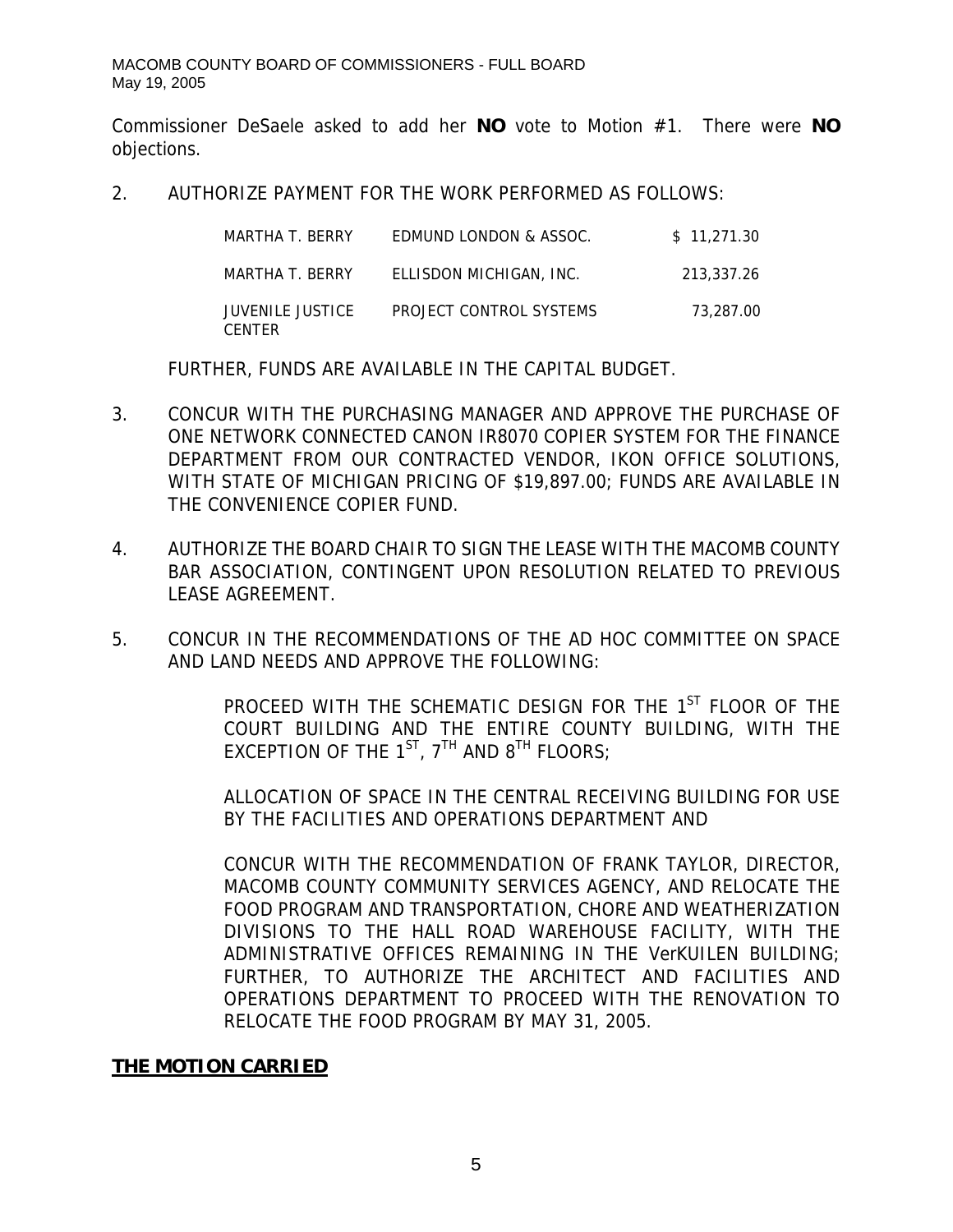# **SEPARATED MOTION**

1. APPROVE THE CONFIRMATION OF AGREEMENT FOR PLANTE & MORAN TO PROVIDE AUDIT SERVICES FOR THE ROAD COMMISSION OF MACOMB COUNTY FOR FISCAL YEARS ENDING SEPTEMBER 30, 2005 THROUGH SEPTEMBER 30, 2009.

Commissioner Brandenburg stated this should go out for bid and she will be voting **NO**.

A discussion ensued.

**THE MOTION CARRIED**, with Commissioners Brandenburg, DeSaele and Revoir voting **NO**.

## **SEPARATED MOTION**

6. CONCUR IN THE RECOMMENDATION OF CORPORATION COUNSEL REGARDING RUGE'S LEASE.

**THE MOTION CARRIED**, with Commissioner Brandenburg voting **NO**.

# **JUSTICE AND PUBLIC SAFETY COMMITTEE – May 11, 2005**

The Clerk read the recommendations from the Justice and Public Safety Committee and a **MOTION** was made by Chairperson Rengert, supported by Vice-Chairperson Brdak, to adopt the committee recommendations.

- 1. ADOPT THE MACOMB COUNTY HAZARD MITIGATION PLAN THAT HAS BEEN APPROVED BY THE FEDERAL EMERGENCY MANAGEMENT AGENCY.
- 2. APPROVE AN AMENDMENT TO THE T-MOBILE LEASE AGREEMENT.
- 3. ADOPT THE TENTATIVE 9-1-1 SECOND AMENDED SERVICE PLAN TO REMOVE THE CITY OF MOUNT CLEMENS POLICE DEPARTMENT AS A PUBLIC SAFETY ANSWERING POINT (PSAP), TO ADD THE NEW BALTIMORE POLICE DEPARTMENT AS A PSAP, AND TO SET A DATE FOR A PUBLIC HEARING.
- 4. AUTHORIZE TO CONTRACT WITH ARAMARK FOR THE FOOD COMMISSARY SERVICES AT THE MACOMB COUNTY JAIL.
- 5. AUTHORIZE THE FILING OF A U.S. DEPARTMENT OF LABOR GRANT IN THE AMOUNT OF \$987,155.00 TO ENHANCE AND EXPAND VOCATIONAL AND EDUCATIONAL SERVICES TO JUVENILE COURT WARDS. THIS WOULD INCLUDE YOUTH DETAINED IN THE JUVENILE JUSTICE CENTER. NO COUNTY MATCH IS REQUIRED.

# **THE MOTION CARRIED**.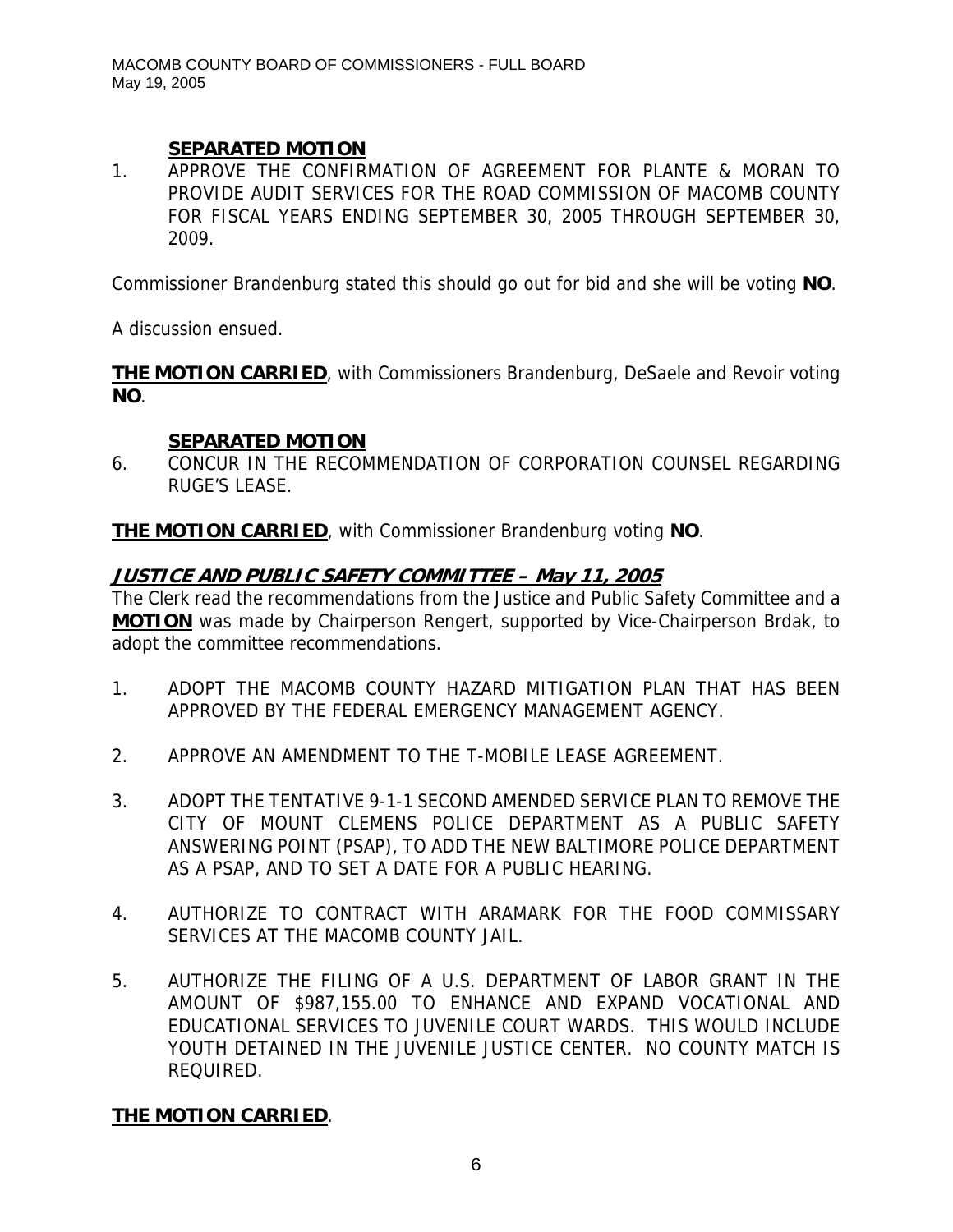# **LEGISLATIVE AND ADMINISTRATIVE SERVICES COMMITTEE – May 11, 2005**

The Clerk read the recommendations from the Legislative and Administrative Services Committee and a **MOTION** was made by Chairperson Lund, supported by Vice-Chairperson Switalski, to adopt the committee recommendations.

Commissioner Duzyj asked to separate Motion #2. There were **NO** objections.

Commissioner Brandenburg asked her **NO** votes be recorded on Motion #3 and #4. There were **NO** objections.

- 1. ACCEPT \$558,569.00 IN REMONUMENTATION PROGRAM GRANT FUNDS PROVIDED BY THE "STATE OF MICHIGAN, OFFICE OF LAND SURVEY AND REMONUMENTATION," AND AUTHORIZE ITS INCLUSION IN THE COUNTY REMONUMENTATION BUDGET AND TO FILE THE WORK COMPLETED STATUS REPORT REGARDING THE 1993-2004 REMONUMENTATION PROGRAM.
- 3. EXTEND THE SBC CENTREX AND INTRA-LATA CONTRACTS, WITH THE INCLUSION OF THE INTER-LATA CONTRACT, AS DETAILED IN CORRESPONDENCE FROM THE MIS DIRECTOR.
- 4. APPROVE THE PROPOSED COUNTY LETTERHEAD DESIGN. FURTHER, (1) COUNTY DEPARTMENTS SHALL ORDER LETTERHEAD IN THREE MONTH INCREMENTS; (2) WHEN CHANGES OCCUR, COUNTY DEPARTMENTS SHALL REPLACE LETTERHEAD WITHIN THREE MONTHS TO COME UP-TO-DATE; AND (3) AUTHORIZE MR. FRAME TO HAVE THE PATTERN CHANGED AROUND THE INSIGNIA TO A LIGHTER SCREEN (MAKING THE COUNTY LOGO MORE PROMINENT) AND THAT A REVISED COPY OF THE PROPOSED COUNTY LETTER HEAD BE BROUGHT TO THE FULL BOARD FOR APPROVAL.

# **THE MOTION CARRIED**.

### **SEPARATED MOTION**

2. APPROVE THE FOLLOWING MISCELLANEOUS DEPARTMENT REQUESTS:

ONE CARBONLESS PRINTER, ONE CARBONLESS TONER KIT FOR DISTRICT COURT PROBATION AT A COST NOT TO EXCEED \$3,132.00; FUNDING IS AVAILABLE IN THE MIS CAPITAL EQUIPMENT ACCOUNT;

ONE FEDERAL DIGITAL COMMANDER SOFTWARE LICENSE FOR THE EMERGENCY MANAGEMENT DEPARTMENT AT A COST NOT TO EXCEED \$8,620.00; FUNDING IS AVAILABLE IN THE STATE HOMELAND SECURITY PROGRAM GRANT;

FOUR FLAT PANEL MONITORS FOR THE EQUALIZATION DEPARTMENT AT A COST NOT TO EXCEED \$2,651.72; FUNDING IS AVAILABLE IN THE MIS CAPITAL COMPUTER REPLACEMENT UPGRADE FUND;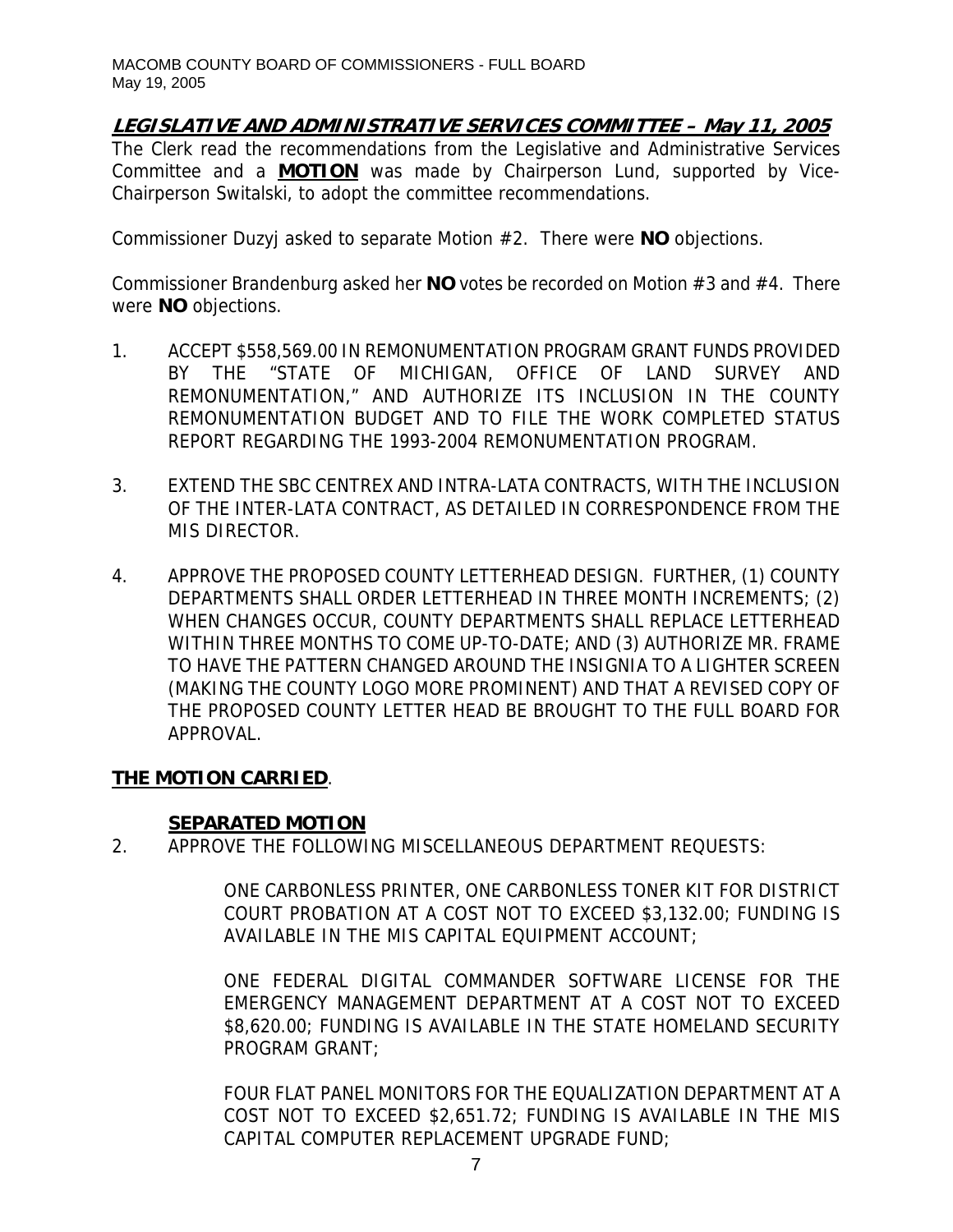EIGHT DEVELOPER PC's, EIGHT MICROSOFT OFFICE LICENSES AND EIGHT GROUPWISE LICENSES FOR THE MANAGEMENT INFORMATION SERVICES DEPARTMENT AT A COST NOT TO EXCEED \$16,892.56; FUNDNG IS AVAILABLE IN THE MIS CAPITAL COMPUTER REPLACEMENT UPGRADE FUND; AND

ONE SPSS BASE SOFTWARE LICENSE WITH OPTIONS FOR THE PUBLIC HEALTH DEPARTMENT AT A COST NOT TO EXCEED \$2,693.00; FUNDING IS AVAILABLE IN THE ENVIRONMENTAL HEALTH – DATA PROCESSING SUPPLIES FUND.

Commissioner Duzyj asked Cyntia Zerkowski to explain what a SPSS Base Software license is.

Cyntia Zerkowski explained it keeps mathematical statistics and is used by the water quality-monitoring program.

# **THE MOTION CARRIED.**

# **HEALTH SERVICES COMMITTEE – May 12, 2005**

The Clerk read the recommendations from the Health Services Committee and a **MOTION** was made by Chairperson Gieleghem, supported by Vice-Chairperson Brown, to adopt the committee recommendations.

Commissioner Revoir asked his **NO** vote be recorded on Motion #1. There were **NO** objections.

Commissioner DiMaria asked to add a **NO** vote to Motion #1. There were **NO** objections.

Commissioner Brandenburg asked her **NO** vote be recorded on Motion #1. There were **NO** objections.

Commissioner Gieleghem, Chair of this committee, stated there has not been an increase in the fee for the past ten years. Costs to the county have risen. We don't want to have to limit the amount of vaccines to the citizens of Macomb County.

Commissioner Brown, Vice Chair of this committee, indicated the county is just trying to cover their costs and preserve the integrity of this program.

1. AUTHORIZE THE HEALTH DEPARTMENT TO INCREASE THE FEE TO \$15.00 PER VACCINE FOR FLU AND PNEUMOCOCCAL INOCULATIONS GIVEN TO PERSONS WHO DO NOT HAVE MEDICARE COVERAGE.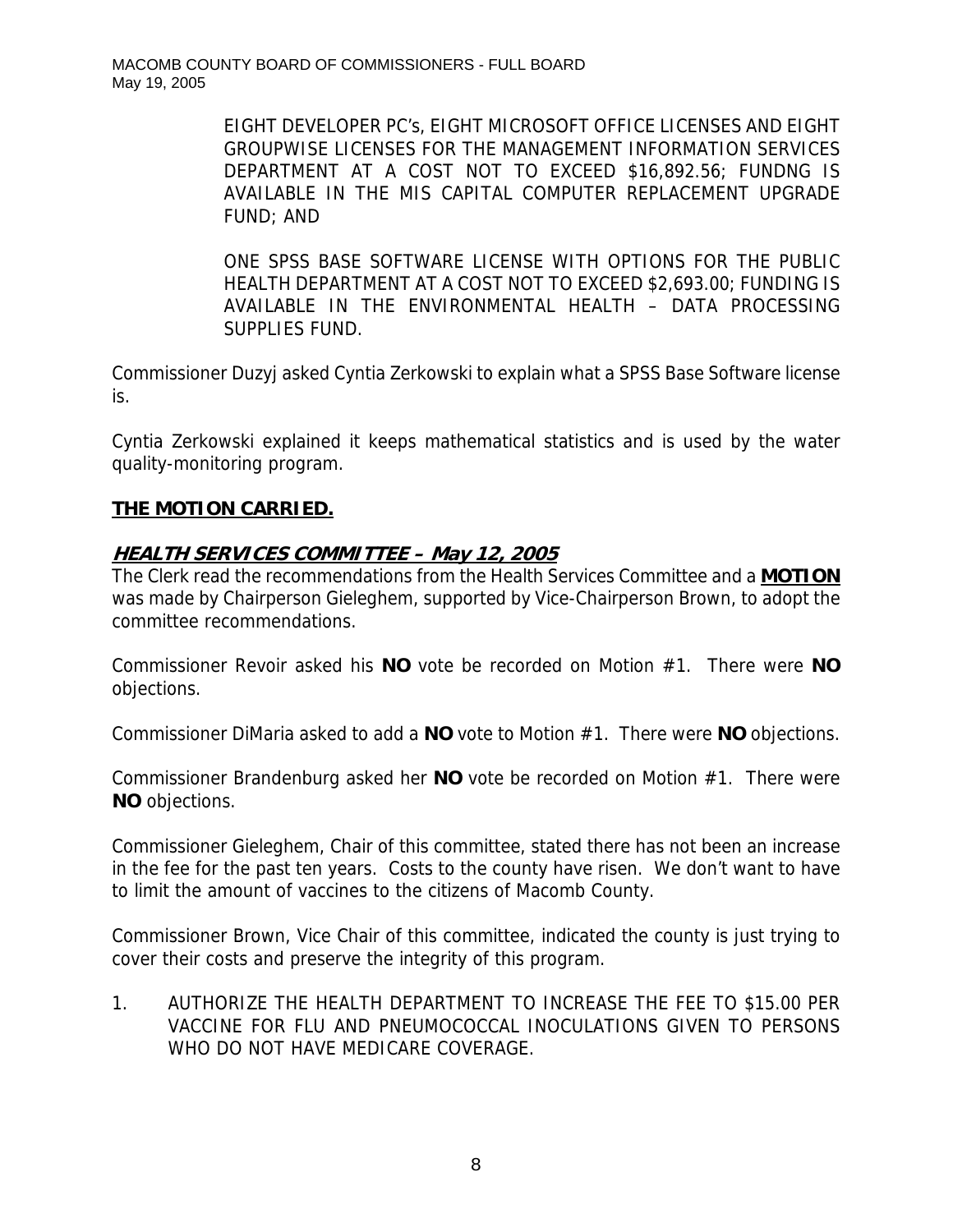- 2. CONCUR WITH A RECOMMENDATION FROM THE HEALTH AND PURCHASING DEPARTMENTS AND AWARD A CONTRACT FOR AN AMOUNT NOT TO EXCEED \$61,889.00 TO TRANCE ANALYTICAL LABORATORIES, INC. FOR LAKE ST. CLAIR WATER AND SEDIMENT ANALYSES SERVICES IN PARTIAL FULFILLMENT OF THE COUNTY'S GRANT FROM THE MICHIGAN DEPARTMENT OF ENVIRONMENTAL QUALITY FOR A LAKE ST. CLAIR, CLINTON RIVER AND ST. CLAIR RIVER WATER QUALITY MONITORING PROJECT.
- 3. AUTHORIZE THE HEALTH DEPARTMENT TO ENTER INTO A CONTRACT WITH THE MICHIGAN DEPARTMENT OF ENVIRONMENTAL QUALITY TO CONDUCT A SEPTAGE PROGRAM IN MACOMB COUNTY.

## **PERSONNEL COMMITTEE – May 13, 2005**

The Clerk read the recommendations from the Personnel Committee and a **MOTION** was made by Chairperson Mijac, supported by Vice-Chairperson Crouchman, to adopt the committee recommendations.

Commissioner Lund asked his **NO** vote be carried forward on Motion #2.

Commissioner Gibson asked his **NO** vote be carried forward on Motion #3.

Commissioner Gieleghem asked his **NO** vote be carried forward on Motion #3.

Commissioner Brdak asked his **NO** vote carried forward on Motion #3.

Commissioner Crouchman asked his **NO** vote be included from committee on Motion #3.

Commissioner DiMaria asked his **NO** vote be recorded on Motion #3.

Commissioner Slinde asked her **NO** vote be recorded on Motion #2.

Commissioner Kolakowski asked her **NO** vote be carried forward on Motion #2.

Commissioner Revoir asked his **NO** vote be carried forward on Motion #2.

Commissioner Brandenburg asked her **NO** vote be carried forward on Motion #2 and recorded and carried forward on Motion #3.

Commisioner Szczepanski asked his **NO** vote be recorded and carried forward from committee on Motion #2.

Commissioner Vosburg asked her **NO** vote be carried forward from committee.

Commissioner Duzyj asked his **NO** vote be recorded on Motion #3.

Chair White indicated she is going to separate Motion #2. There were **NO** objections.

A vote was taken on the following:

### 1. RECONFIRM THE FOLLOWING VACANCIES:

| 1. (1) CASE MANAGER II      | <b>COMMUNITY MENTAL HEALTH</b> |
|-----------------------------|--------------------------------|
| 2. (1) SPECIALIST II        | <b>COMMUNITY MENTAL HEALTH</b> |
| 3. (1) THERAPIST II         | COMMUNITY MENTAL HEALTH        |
| 4. (2) TYPIST CLERK I/II'S  | COUNTY CLERK/REGISTER OF DEEDS |
| 5. (1) LITERACY COORDINATOR | LIBRARY                        |
| 6. (2) TYPIST CLERK I/II'S  | LIBRARY                        |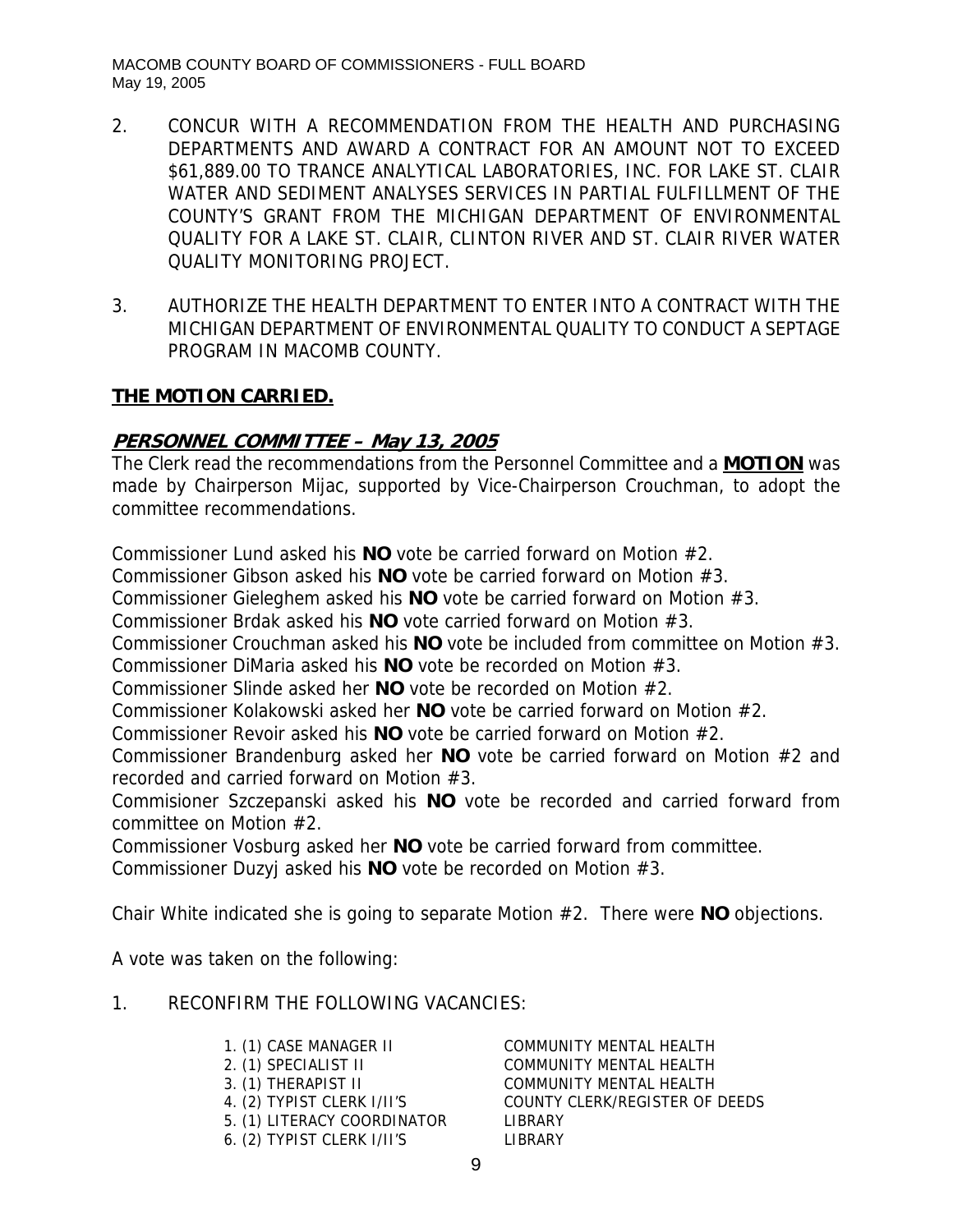3. DIRECT THE HUMAN RESOURCES DEPARTMENT TO CONTINUE THE SEARCH FOR THE POSITION OF DIRECTOR, JUVENILE JUSTICE CENTER, IN ACCORDANCE WITH THE ATTACHED PROPOSAL.

# **THE MOTION CARRIED**.

## **SEPARATED MOTION**

2. APPROVE THE RECONFIRMATION OF THE VACANT DIRECTOR OF SENIOR CITIZEN SERVICES DEPARTMENT.

Commissioner DiMaria indicated his **Yes** vote from committee was not reflected on Motion #2.

Commissioner Brown indicated his **Yes** vote from committee was not reflected on Motion #2.

George Brumbaugh stated that if your votes were not recorded correctly at committee they must be corrected at that next committee meeting.

#### **ROLL CALL VOTE**

|                    | <b>YES</b> | ΝO |
|--------------------|------------|----|
| BRANDENBURG        |            | Χ  |
| <b>BRDAK</b>       | Χ          |    |
| <b>BROWN</b>       | X          |    |
| <b>CROUCHMAN</b>   | X          |    |
| <b>DESAELE</b>     | X          |    |
| DI MARIA           | X          |    |
| <b>DOHERTY</b>     | X          |    |
| DUZYJ              | X          |    |
| <b>FLYNN</b>       | X          |    |
| <b>GIBSON</b>      | X          |    |
| <b>GIELEGHEM</b>   | X          |    |
| HAGGERTY           | Χ          |    |
| HILL               | X          |    |
| <b>KENNARD</b>     | X          |    |
| KOLAKOWSKI         |            | Χ  |
| LUND               |            | X  |
| <b>MIJAC</b>       | Χ          |    |
| RENGERT            | X          |    |
| <b>REVOIR</b>      |            | Χ  |
| ROCCA              | Χ          |    |
| <b>SAUGER</b>      | Χ          |    |
| <b>SLINDE</b>      |            | Χ  |
| <b>SWITALSKI</b>   | Χ          |    |
| <b>SZCZEPANSKI</b> |            | χ  |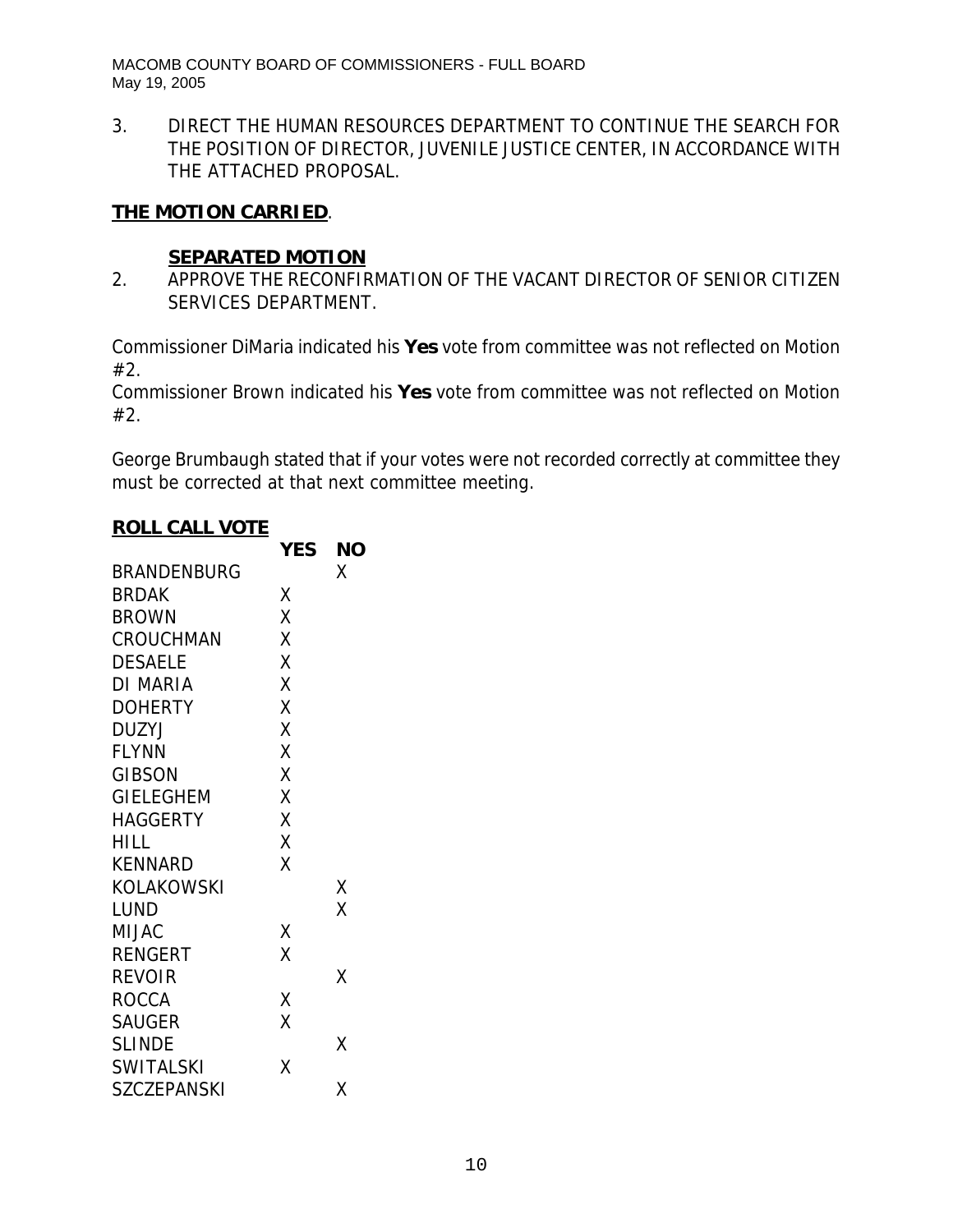| <b>VOSBURG</b> |    |  |
|----------------|----|--|
| <b>WHITE</b>   | χ  |  |
| <b>TOTAL</b>   | 19 |  |

### **THE MOTION PASSES.**

### **BUDGET COMMITTEE – May 18, 2005**

The Clerk read the recommendations from the Budget Committee and a **MOTION** was made by Chairperson Kolakowski, supported by Vice-Chairperson Revoir, to adopt the committee recommendations.

Commissioner Crouchman asked to separate Motion #11. There were **NO** objections.

Commissioner Lund asked his **NO** votes be carried forward on Motion #5 and #7. There were **NO** objections.

Commissioner Brandenburg asked to separate Motions #5 and #7. There were **NO** objections.

Commissioner DeSaele asked her **NO** vote be carried forward on Motion #7. There were **NO** objections.

- 1. CONCUR IN THE REQUEST OF THE HONORABLE PAMELA GILBERT O'SULLIVAN, CHIEF PROBATE JUDGE AND REIMBURSE HER FOR MACOMB COUNTY BAR ASSOCIATION DUES RETROACTIVE FOR THE YEARS 1995 THROUGH 2003 IN THE AMOUNT OF \$1,440.00. FUNDS WOULD BE AVAILABLE IN THE 2005 CONTINGENCY ACCOUNT.
- 2. AUTHORIZE WAKELY ASSOCIATES, INC. AND HEALTY BENDER & ASSOCIATES TO PROCEED WITH THE PREDESIGN/SCHEMATIC DESIGN PHASE IN THE AMOUNT OF \$435,500.00 FOR THE PROPOSED MACOMB COUNTY JAIL ADDITION AND CONTRACT VJRS TO WORK IN CONJUNCTION WITH WAKELY ASSOCIATES, INC. AND HEALY BENDER & ASSOCIATES IN THE DEVELOPMENT OF THE PROGRAM AND STAFFING REQUIREMENTS IN THE AMOUNT OF \$68,000.00. FUNDS ARE AVAILABLE IN THE CAPITAL PROJECTS FUND.
- 3. APPROVE AGREEMENT FOR LAW ENFORCEMENT SERVICES AND ADD TO THE SHERIFF'S OFFICE BUDGET (1) SERGEANT AND (17) DEPUTIES ALONG WITH THE ASSOCIATED COSTS FOR (6) PATROL VEHICLES IN ORDER TO EXERCISE THE PROVISIONS OF THE MOUNT CLEMENS PATRO9L CONTRACT.
- 4. AUTHORIZE MACOMB COUNTY COMMUNITY SERVICES AGENCY TO RECEIVE AN ADDITIONAL \$18,793.00 FROM THE AREA AGENCY ON AGING 1-B TO OPERATE THE SENIOR CITIZENS NUTRITIN PROGRAM DURING FISCAL YEAR 2005.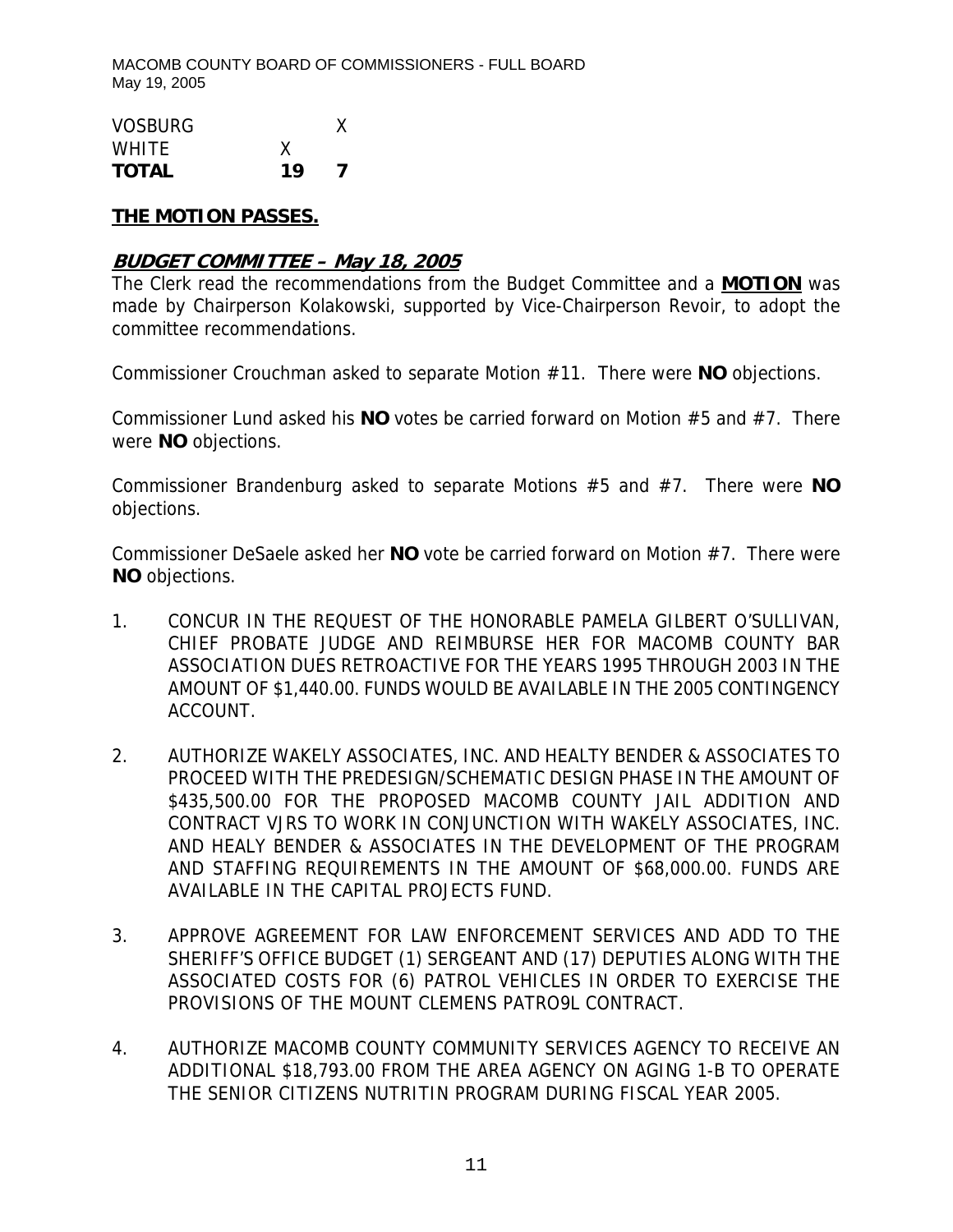- 6. AUTHORIZE THAT THE HISTORICAL COMMISSIN'S UNEXPENDED 2004 BUDGET BALANCE OF \$3,738.00 BE CARRIED FORWARD FOR UTILIZATION IN 2005.
- 8. AUTHORIZE TO PROCEED WITH THE CONSTRUCTION CHANGES AT THE JUVENILE JUSTICE CENTER IN ORDER TO OFFER TREATMENT PROGRAMS, AS OUTLINED BY THE FAMILY COURT, REPLACE BUILDING MATERIALS REMOVED DUE TO ASBESTOS REMOVAL, AND MODIFICATIONS REQUESTED DUE TO CHANGES IN OPERATING THE FACILITY AT AN ESTIMATED COST OF \$2,294,280.00 EXPENDITURES WILL ALLOW FOR TREATMENT PROGRAMS WITH SUBSTANTIAL ANNUAL SAVINGS AS PRESENTED. FUNDS ARE AVAILABLE IN THE CAPITAL BUDGET.
- 9. APPROVE THE PURCHASE OF THREE PROLIANT SERVERS, TWO PERSONAL COMPUTERS, ONE LAPTOP COMPUTER, ONE ZONE ALARM LICENSE, ONE AD-AWARE LICENSE, TWO CISCO SWITCHES, THREE PRINTERS, THREE SERVER 2003 SOFTWARE LICENSES, TWO WINZIP SOFTWARE LICENSES, TWO ADOBE ACROBAT SOFTWARE LICENSES, ONE ADOBE DELUXE 4.1 SOFTWARE LICENSE, THREE MICROSOFT OFFICE LICENSES, ONE CREATIVE AUDIGY PLATINUM PRO SOFTWARE LICENSE, ONE SERVER BACKUP SOFTWARE LICENSE, ONE OMEGA SOFTWARE LICENSE AND TWO NERO (CD/DVD READ/WRITE) SOFTWARE LICENSES FOR THE COUNTY CLERK – ELECTIONS OFFICE, AS DETAILED IN CORRESPONDENCE FROM THE MIS DIRECTOR. FUNDING IN THE AMOUNT OF \$70,765.97 IS AVAILABLE IN THE CAPITAL BUDGET.
- 10. APPROVE THE FOLLOWING: (ITEMS (A) THROUGH (I) APPLICATION REQUESTS FOR ENVIRONMENTAL PROBLEMS: LAKE/RIVER FUNDS)
	- (a)  $$12,000.00$  TO SHELBY TOWNSHIP REMEDIATION;
	- (b) \$25,000.00 TO CLINTON TOWNSHIP LOGJAM REMOVAL;
	- (c) \$25,000.00 TO CLINTON TOWNSHIP COMPLETION OF STORM SEWER MAP;
	- (d)  $$33,552.00$  TO CITY OF FRASER TESTING OF PONDS;
	- (e) \$35,000.00 TO RAY TOWNSHIP POLLUTION PREVENTION;
	- (f) \$30,000.00 TO CITY OF STERLING HEIGHTS REMOVAL OF CHANNEL DEBRIS AND SEDIMENT;
	- (g)  $$12,500.00$  TO CITY OF STERLING HEIGHTS REMEDIATION;
	- (h) \$40,000.00 TO CITY OF MOUNT CLEMENS DEBRIS REMOVAL IN CLINTON RIVER;
	- (i) \$40,000.00 TO CITY OF MOUNT CLEMENS EMERGENCY REPAIRS TO SEAWALL; AND
	- (j) AUTHORIZE THE HEALTH DEPARTMENT TO ACCEPT A GRANT IN THE AMOUNT OF \$15,000.00 FROM THE MICHIGAN DEPARTMENT OF COMMUNITY HEALTH (MDCH) FOR A FETAL INFANT MORTALITY REVIEW PROGRAM (FIMR).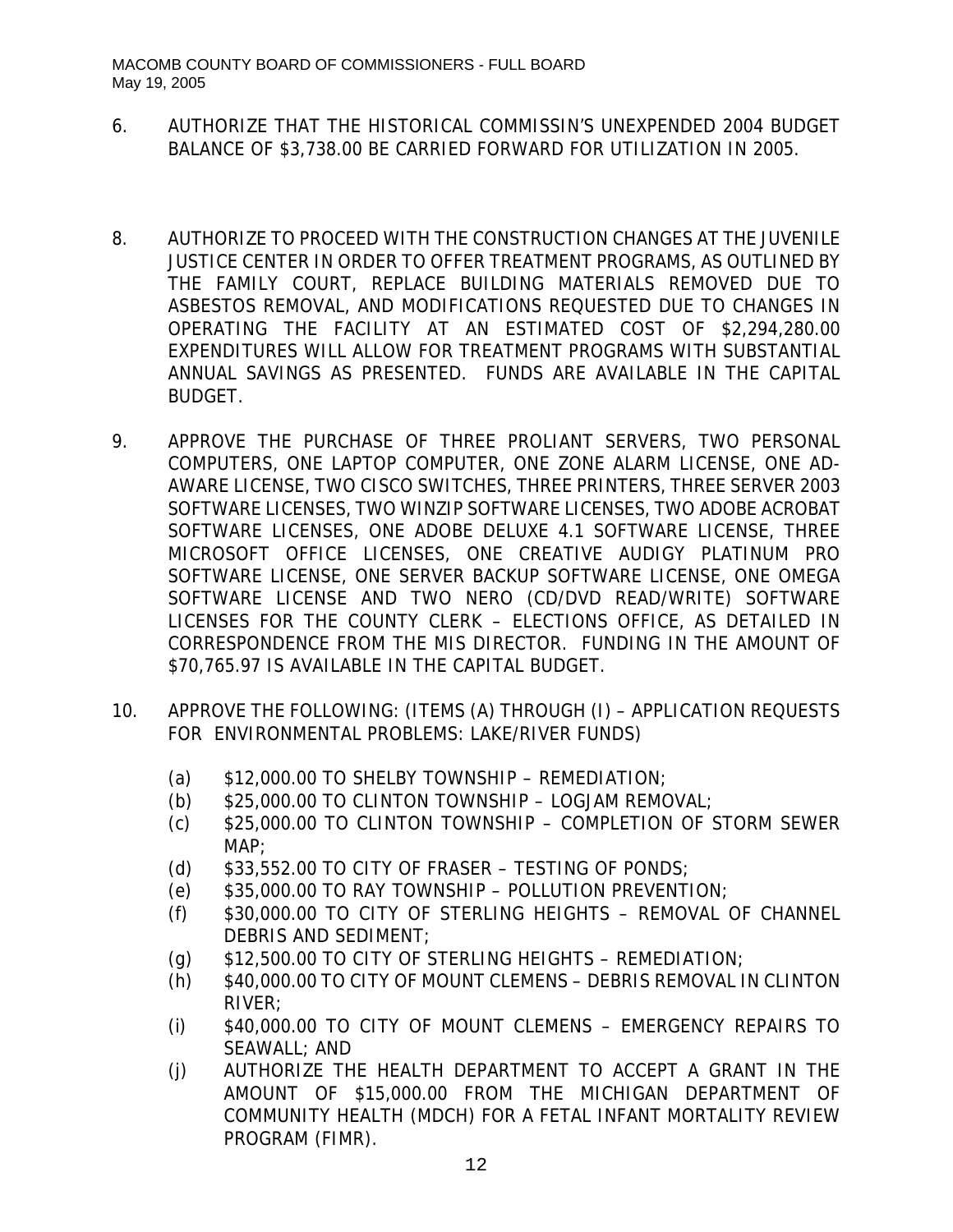### **SEPARATED MOTION**

11. ADOPT THE RECOMMENDATION OF THE FINANCE, HUMAN RESOURCES AND CORPORATION COUNSEL DEPARTMENTS REGARDING LIMITATIONS ON PRIOR GOVERNMENT SERVICE PURCHASES.

A **MOTION TO AMEND** was made by Commissioner Crouchman to set a maximum number of years be purchased at five (5). The years must be bought within 12 months of the hire date or within 12 months of the effective date of the change for existing employees. The time bought would not qualify towards the eight years of service. Amount of payment would be returned if the employee did not acquire the eight years, supported by Commission Sauger.

Commissioner Kolakowski indicated that the amendment contradicts the state law.

A **MOTION TO REFER** back to Personnel Committee was made by Commissioner Doherty, supported by Commissioner Revoir.

A discussion ensued.

| <u>ROLL CALL VOTE ON REFERRAL</u> |    |  |
|-----------------------------------|----|--|
| <b>YES</b>                        | ΝO |  |
|                                   | Χ  |  |
| Χ                                 |    |  |
|                                   | Χ  |  |
| χ                                 |    |  |
|                                   | χ  |  |
| Χ                                 |    |  |
| Χ                                 |    |  |
| Χ                                 |    |  |
| Χ                                 |    |  |
| Χ                                 |    |  |
| X                                 |    |  |
| Χ                                 |    |  |
|                                   | χ  |  |
| X                                 |    |  |
|                                   | χ  |  |
|                                   | X  |  |
|                                   | Χ  |  |
|                                   | X  |  |
| χ                                 |    |  |
| X                                 |    |  |
| χ                                 |    |  |
|                                   | Χ  |  |
|                                   | Χ  |  |
|                                   |    |  |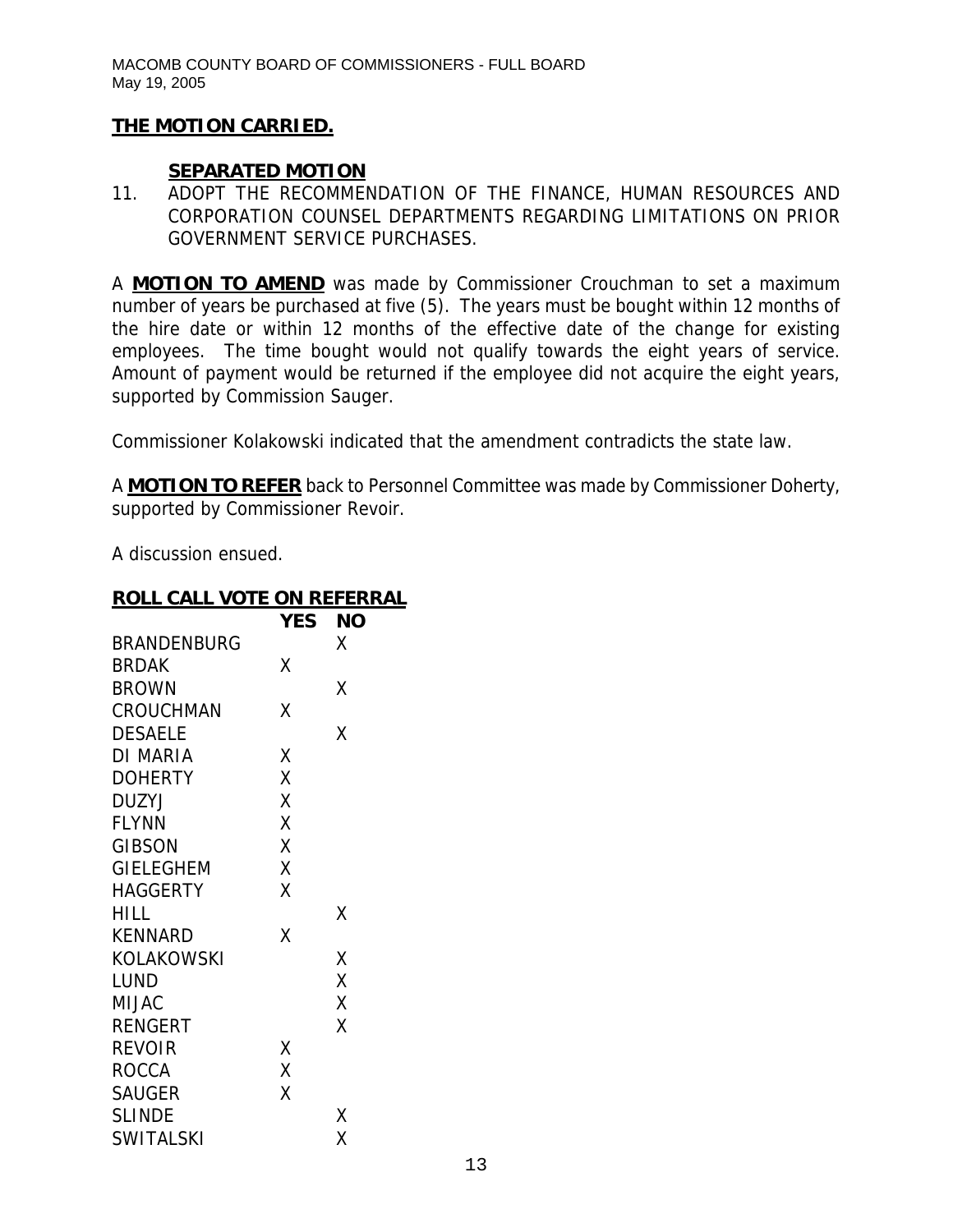| <b>SZCZEPANSKI</b> |    | X  |
|--------------------|----|----|
| <b>VOSBURG</b>     |    | X  |
| <b>WHITE</b>       |    | X  |
| <b>TOTAL</b>       | 13 | 13 |

### **THE MOTION TO REFER FAILED.**

Discussion back on the Motion to Amend.

# **FRIENDLY AMENDMENT**

Commissioner Crouchman accepted a Friendly Amendment to make it **purchase up to 5 years within 12 months of vesting**, supported by Commissioner Doherty.

A **MOTION TO REFER** TO BUDGET COMMITTEE was made by Commissioner DiMaria, supported by Commissioner Doherty.

### **ROLL CALL VOTE ON REFERRAL**

|                    | <b>YES</b> | ΝO |
|--------------------|------------|----|
| <b>BRANDENBURG</b> |            | Χ  |
| <b>BRDAK</b>       | Χ          |    |
| <b>BROWN</b>       |            | Χ  |
| CROUCHMAN          | Χ          |    |
| <b>DESAELE</b>     |            | X  |
| <b>DI MARIA</b>    | Χ          |    |
| <b>DOHERTY</b>     | X          |    |
| <b>DUZYJ</b>       | X          |    |
| <b>FLYNN</b>       | X          |    |
| <b>GIBSON</b>      | X          |    |
| GIELEGHEM          | X          |    |
| <b>HAGGERTY</b>    | X          |    |
| HILL               | X          |    |
| <b>KENNARD</b>     | Χ          |    |
| KOLAKOWSKI         |            | Χ  |
| LUND               |            | X  |
| <b>MIJAC</b>       | Χ          |    |
| <b>RENGERT</b>     |            | Χ  |
| <b>REVOIR</b>      |            | Χ  |
| ROCCA              | Χ          |    |
| <b>SAUGER</b>      | X          |    |
| <b>SLINDE</b>      |            | Χ  |
| <b>SWITALSKI</b>   |            | Χ  |
| <b>SZCZEPANSKI</b> | X          |    |
| <b>VOSBURG</b>     |            | X  |
| <b>WHITE</b>       | Χ          |    |
| <b>TOTAL</b>       | 16         | 10 |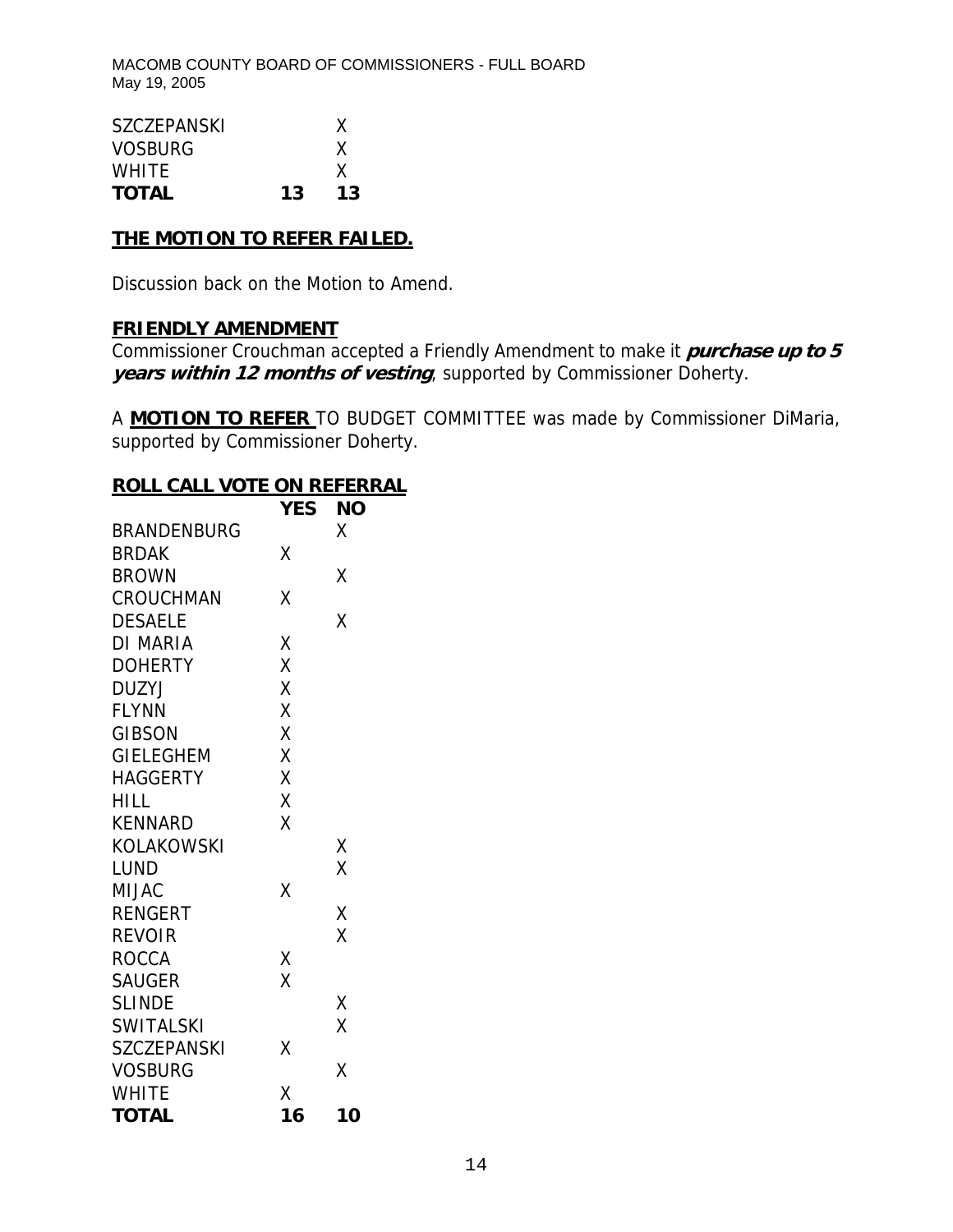# **THE MOTION TO REFER TO BUDGET COMMITTEE PASSES.**

# **SEPARATED MOTION**

5. APPROVE THE RECOMMENDATION FROM THE SENIOR CITIZENS COMMITTEE MEETING OF MAY 9, 2005 AND AUTHORIZE TO ASSUME THE FUNCTIONS OF THE PRESCRIPTION RESOURCE NETWORK AND SENIOR CITIZEN VICTIM LIAISON THROUGH THE UTILIZATION OF THE 2 ½ POSITIONS CURRENTLY ASSIGNED TO THE GUARDIANSHIP PROGRAM AT THE SENIOR CITIZEN SERVICES DEPARTMENT AT A NET COUNTY COST FOR THE 2005 BUDGET YEAR (REPRESENTING A **GREATER THAN** \$133,000.00 SAVINGS TO CURRENT BUDGET) AS SHOWN ON EXHIBIT 1. FURTHER, THAT THE 2 ½ POSITIONS BE POSTED AND THAT THE SALARY OF THE SENIOR CITIZEN VICTIM LIAISON POSITION BE EQUAL TO A PARALEGAL POSITION.

Commissioner Brandenburg indicated the money amounts in this motion are incorrect.

Commissioner Kolakowski stated it should not pass the way it is.

Chair White deleted the \$72,594.00 and added the words greater than \$133,000.00. There were **NO** objections.

**THE MOTION CARRIED,** with Commissioners Brandenburg, Vosburg and Lund voting **NO**.

# **SEPARATED MOTION**

7. IMPLEMENT THE RECOMMENDATION OF THE AD HOC COMMITTEE TO REVIEW THE TRADE ADJUSTMENT ASSISTANCE (TAA) PROGRAM MEETING OF APRIL 11, 2005 AND THE RECOMMENDATIN FROM THE PLANNING AND ECONOMIC DEVELOPMENT COMMITTEE MEETING OF MAY 10, 2005 AND APPROVE UP TO \$300,000.00 FROM THE COUNTY GENERAL FUND FOR THE MACOMB COUNTY TRADE ADJUSTMENT ASSISTANCE (TAA) PROGRAM; TO BE USED FOR MACOMB COUNTY RESIDENTS ONLY.

Commissioner Brandenburg opposed to this and will be voting **NO**.

Commissioner Kolakowski asked her **NO** vote be recorded from committee. There were **NO** objections.

**THE MOTION CARRIED**, with Commissioners Vosburg, Lund, Brandenburg and DeSaele voting **NO**.

# **FINANCE COMMITTEE – May 18, 2005**

The Clerk read the recommendations from the Finance Committee and a **MOTION** was made by Chairperson Slinde, supported by Vice-Chairperson DiMaria, to adopt the committee recommendations.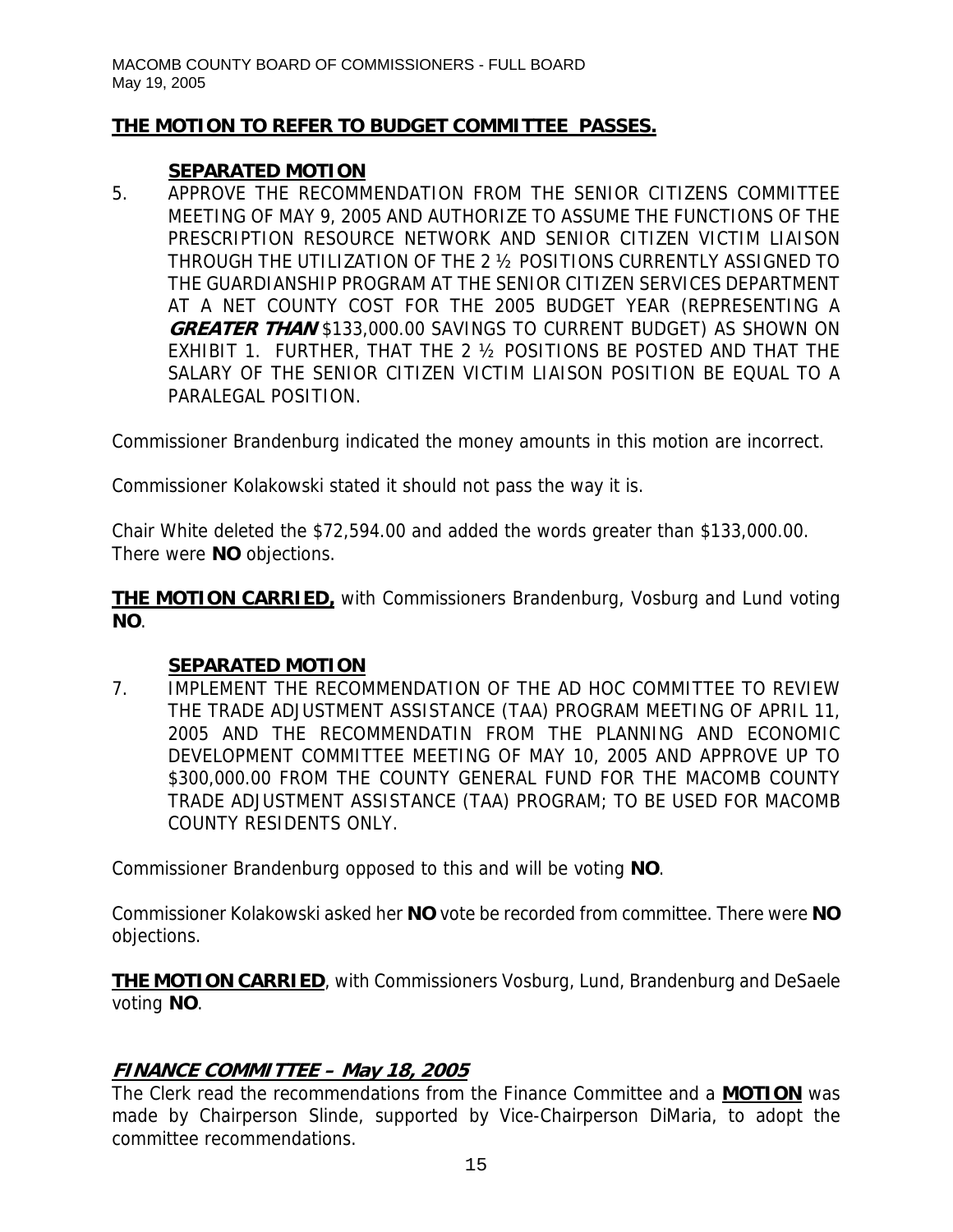Commissioner Brandenburg asked to separate Motion #1. There were **NO** objections.

2. CONCUR IN THE RECOMMENDATION OF THE MACOMB COUNTY JAIL ADMINISTRATOR AND DIRECTORS OF FINANCE AND RISK MANAGEMENT AND SAFETY DEPARTMENTS TO EXTEND THE JAIL INMATE MEDICAL SERVICES AGREEMENT WITH CORRECTIONAL MEDICAL SERVICES (CMS) FOR 12 MONTHS BEGINNING JUNE 1, 2005 TO MAY 31, 2006.

# **THE MOTION CARRIED.**

Commissioner Brandenburg had some questions on a couple of the bills. Sheriff Hackel and Cyntia Zerkowski had already gone. Being no one there who could answer her questions. She will be voting **NO**.

Commissioner Brandenburgs **NO** votes on the following bills were recorded from committee:

Page 139, Sheriff's Department, Cingular, \$118.98 Page 139, Sheriff's Department, Comcast, \$22.99 Page 50, circuit Court, Miscellaneous, Honorable Matthew Switalski, \$43.46 (meals for jurors) Page 101, Human Resources Department, TALX Corp., \$77.00

### **SEPARATED MOTION**

1. APPROVE THE MONTHLY BILLS (WITH CORRECTIONS, DELETIONS AND/OR ADDENDA) AND AUTHORIZE PAYMENT; FURTHER, TO APPROVE THE PAYROLL IN THE TOTAL AMOUNT OF \$14,728,551.16, WITH NECESSARY MODIFICATIONS TO THE APPROPRIATIONS.

**THE MOTION CARRIED,** with Commissioner Brandenburg voting **NO**.

# **RESOLUTIONS/TRIBUTES**

A **MOTION** was made by Commissioner Szczepanski, supported by Commissioner DiMaria, to adopt the Resolutions and Tributes in their entirety.

Commissioner Lund asked to separate Resolution 05-49 (t). There were **NO** objections

- Res. No. 05-43 Honoring I. F. Metalworks of Warren, Recognized as One of Michigan's Best Small businesses (offered by Vosburg, Slinde and Rocca; recommended by PED Committee on 5/10/05)
- Res. No. 05-40 Proclaiming May as Motorcycle Safety Awareness Month (offered by Vosburg; recommended by PED Committee on 5/10/05)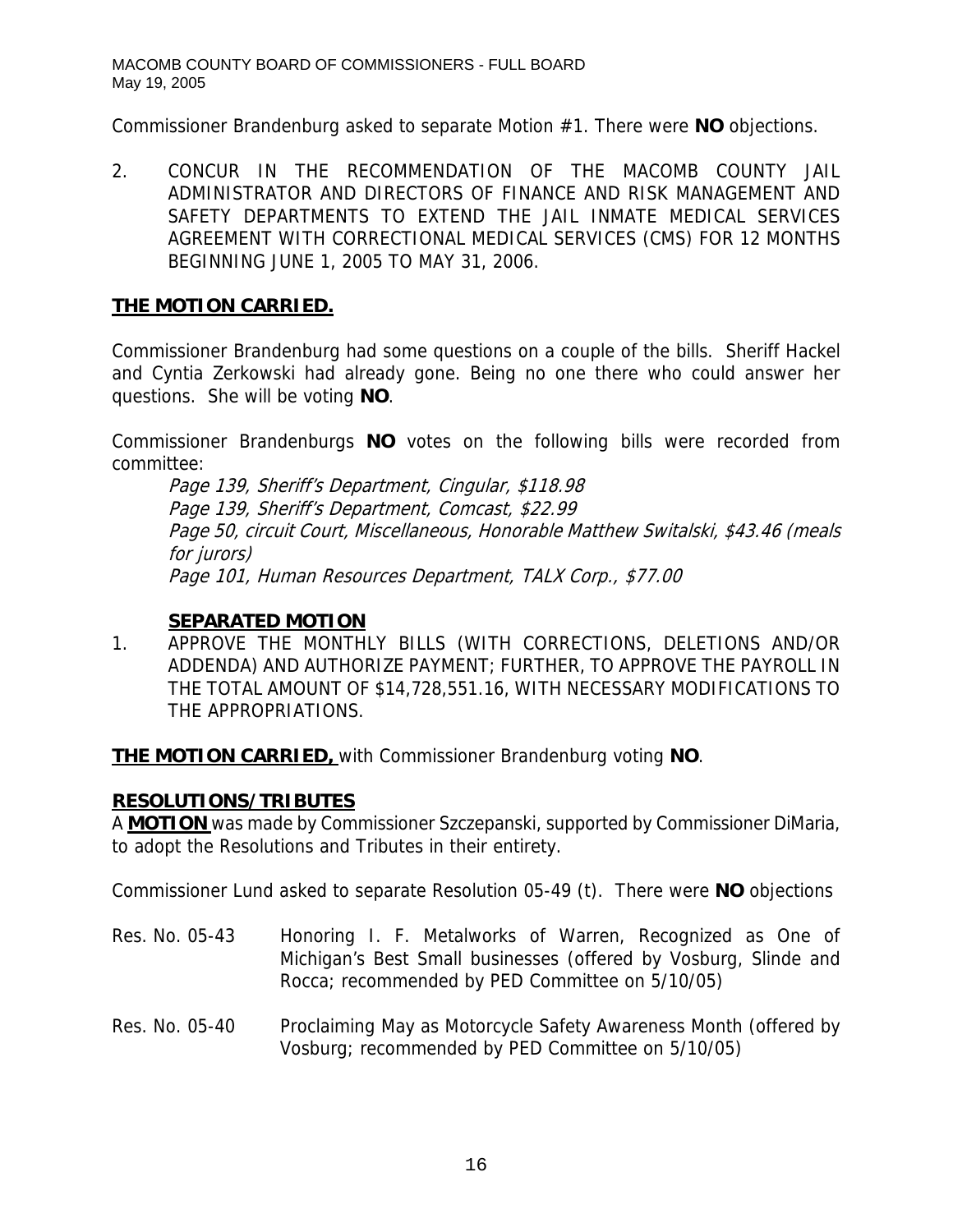- Res. No. 05-51 Support Approving Submission of Coastal Grant Application for the Development of a Clinton River Blueway Water Trail (offered by Board Chair on behalf of Board; recommended by PED Committee on 5/10/05)
- Res. No. 05-44 Support Efforts to Make 2005 the Safest Summer Ever on Michigan's Roadways (offered by Board Chair on behalf of Board; recommended by Operational Services Committee on 5/10/05)
- Res. No. 05-45 Honoring Albin Lysczarz for His Many Charitable Contributions) offered by Rengert; include Brandenburg; recommended by Operational Services Committee on 5/10/05)
- Res. No. 05-50 Commending Lakeshore High School Drafting Students Team Finalist in Build Your Dream Vehicle Competition (offered by Kennard; include Flynn; **add Revoir**; recommended by Operational Services Committee on 5/10/05)
- Res. No. 05-58 Declaring June 4-12, 2005 as Water Week (offered by Flynn; recommended by Health Services Committee on 5/12/05)
- Res. No. 05-11 Revised 2005 Depository Resolution Designating Public Fund Depositories in Compliance with Act 40, Public Acts of 1932, as Amended (recommended by Finance Committee on 5/18/05)
- Res. No. 05-39 Commending North Lions for Youth (offered by Rengert; recommended by Finance Committee on 5/18/05)
- Res. No. 05-41 Commending Navy Supply Support Battalion II Company G on Their Return from Iraq (offered by DiMaria; recommended by Finance Committee on 5/18/05)
- Res. No. 05-48 Commending Jeff Helmuth on His Appointment as Roseville Postmaster (offered by Haggerty; include Slinde; recommended by Finance Committee on 5/18/05)
- Res. No. 05-47 Commending the Traffic Safety Association of Macomb County 40 Years of Services (offered by Board Chair; recommended by Finance Committee on 5/18/05)
- Res. No. 05-46 Commemorating the Dedication of the Arab American National Museum (offered by Board Chair; recommended by Finance Committee on 5/18/05)
- Res. No. 05-52 Commending the Grand Opening of the Nicholas G. Barsheff memorial Fire Station (offered by Gibson; recommended by Finance Committee on 5/18/05)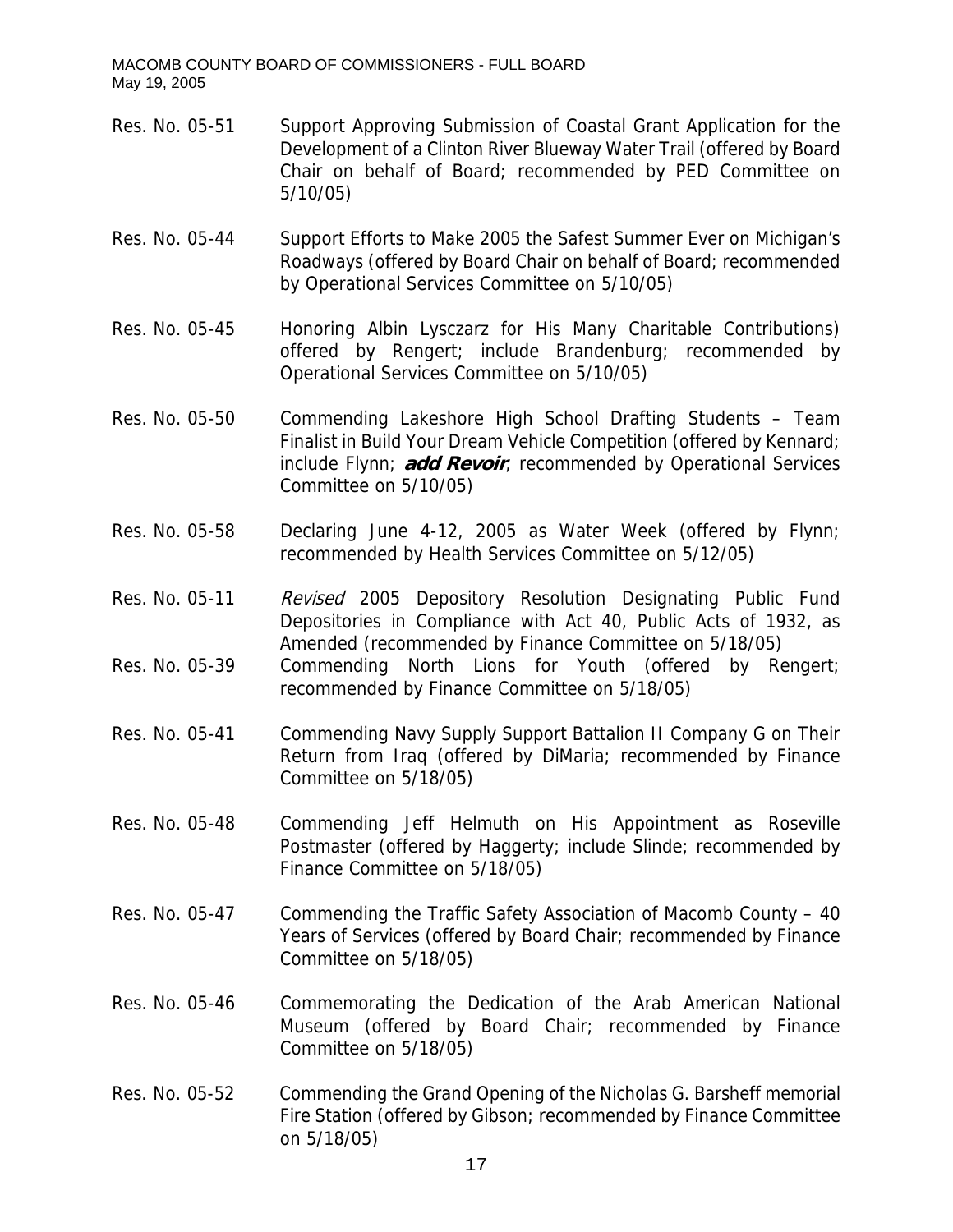- Res. No. 05-53 Commending Victoria Winkler for Volunteerism (offered by Gibson; recommended by Finance Committee on 5/18/05)
- Res. No. 05-54 Commending the Fraser Singers for Winning Five Top Honors in the National Heritage Festival (offered by Board Chair; recommended by Finance Committee on 5/18/05)
- Res. No. 05-56 Declaring May 15-21, 2005 as Emergency Medical Services Week in Macomb County (offered by Board chair; recommended by Finance Committee on 5/18/05)
- Res. No. 05-55 Commending Brandon Falker Eagle Scout (offered by Brown; recommended by Finance Committee on 5/18/05)
- Res. No. 05-57 Commending Barb Grawburg Retirement from St. Peter Lutheran School (offered by Brandenburg; recommended by Finance Committee on 5/18/05)
- Res. No. 05-42 Proclaiming May 15-21, 2005 as Police Week in the City of Warren (offered by Flynn; include Doherty, Duzyj, Sauger, Slinde and Switalski)

# **THE MOTION CARRIED.**

### **SEPARATED RESOLUTION**

 Res. No. 05-49 Recognizing the Ten-Year Plan to End chronic Homelessness (offered by Board Chair)

Discussion ensued.

A **MOTION TO REFER** TO PLANNING AND ECONOMIC DEVELOPMENT COMMITTEE was made by Commissioner DeSaele, supported by commissioner Lund, and the **MOTION CARRIED**.

### **APPOINTMENTS**

A **MOTION TO APPROVE** the appointments in their entirely was made by Commissioner Brandenburg, supported by Commisioner Haggerty as follows:

### a) **LOCAL EMERGENCY PLANNING COMMITTEE**

**Name Category** Kenneth L. Jurray 15-Private Citizen (SERC Rep)

# b) **MACOMB COUNTY HISTORICAL COMMISSION**

**Name** Term Ending Kathy vosburg **Calculation** October 31, 2005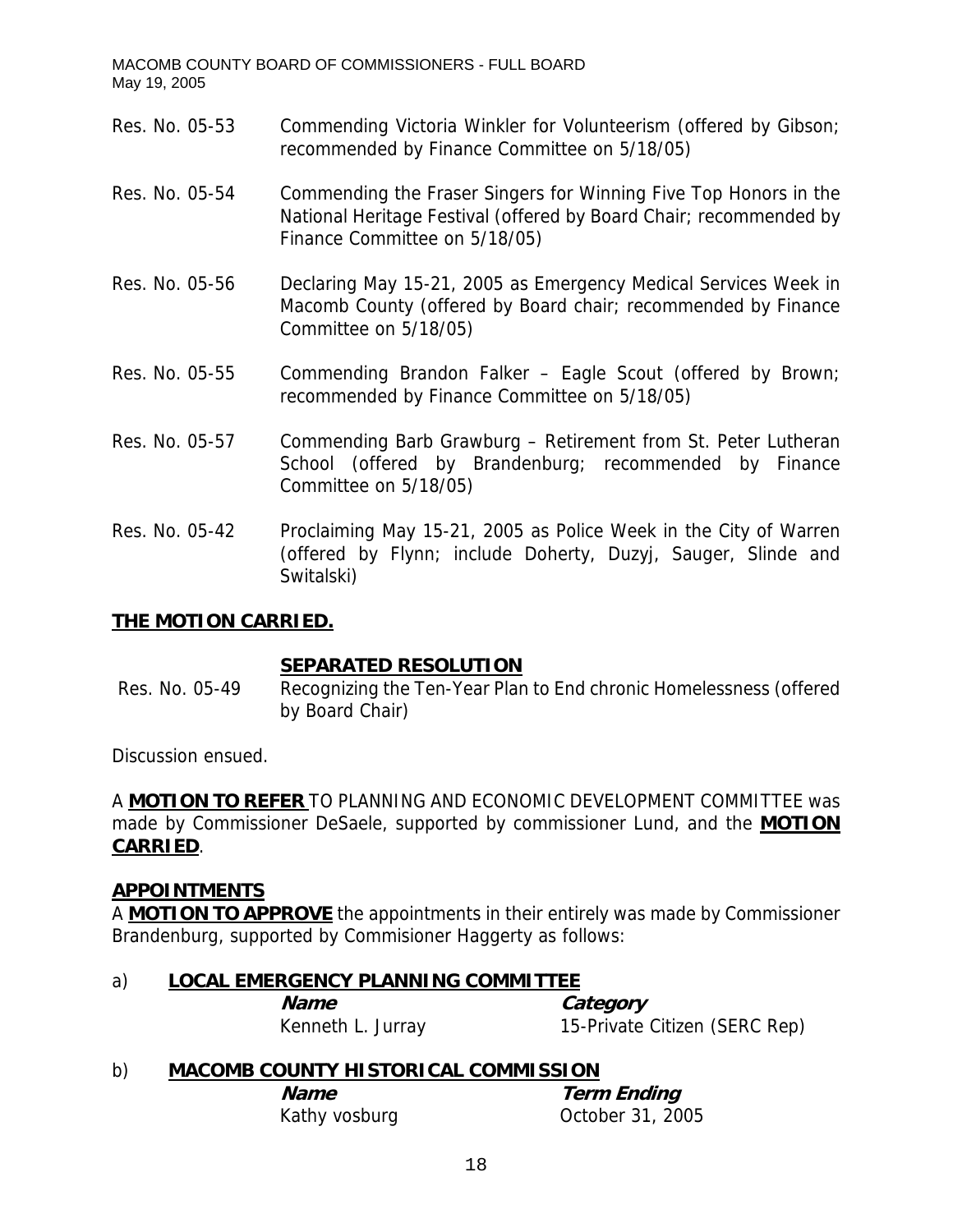## **NEW BUSINESS**

Commissioner Szczepanski suggested Public Participation be only at the end of a meeting or reduce the first one to 2 minutes.

Commissioner Brown asked the Rules Committee to review the procedure of the reading of the minutes from each committee at Full Board. Feels we should allow the commissioners the choice if they are read or not.

Commissioner Gibson asked to be excused from the next Full Board Meeting of June 16<sup>th</sup> because he will be on his honeymoon.

Commissioner Kolakowski asked the Rules Committee to investigate the proper way to record the Roll Call in the minutes.

Commissioner Sauger is fed up with commissioners being accused of being racist.

## **PUBLIC PARTICIPATION**

## **Gregory Murray, 20 ½ Eldredge, Mt. Clemens**

Stated the Ministerial Alliance did not create this mess going on in Macomb County.

# **D. L. Bradley, 22645 Quinn, Clinton Township**

Spoke of the public speaker from a prior meeting who said he was going to continue to appear at these meetings until the problem he has been complaining of was fixed. He pointed out his absence at this meeting and figured that the commissioners rectified his problem already and wondered why it is taking so long to rectify these other problems.

# **Donald Lobsinger, 26900 Taylor, St. Clair Shores**

Continued his comments as in the first public participation.

### **Ruthie Stevenson, 69 Beyne, Mt. Clemens**

Indicated there is still so much work to do in Macomb County and the first step would be for the commissioners to realize it.

# **ROLL CALL ATTENDANCE**

| Andrey Duzyj        | District 1 |
|---------------------|------------|
| Marvin Sauger       | District 2 |
| Phillip A. DiMaria  | District 3 |
| Jon Switalski       | District 4 |
| Susan L. Doherty    | District 5 |
| Joan Flynn          | District 6 |
| Sue Rocca           | District 7 |
| Diana J. Kolakowski | District 8 |
| Robert Mijac        | District 9 |